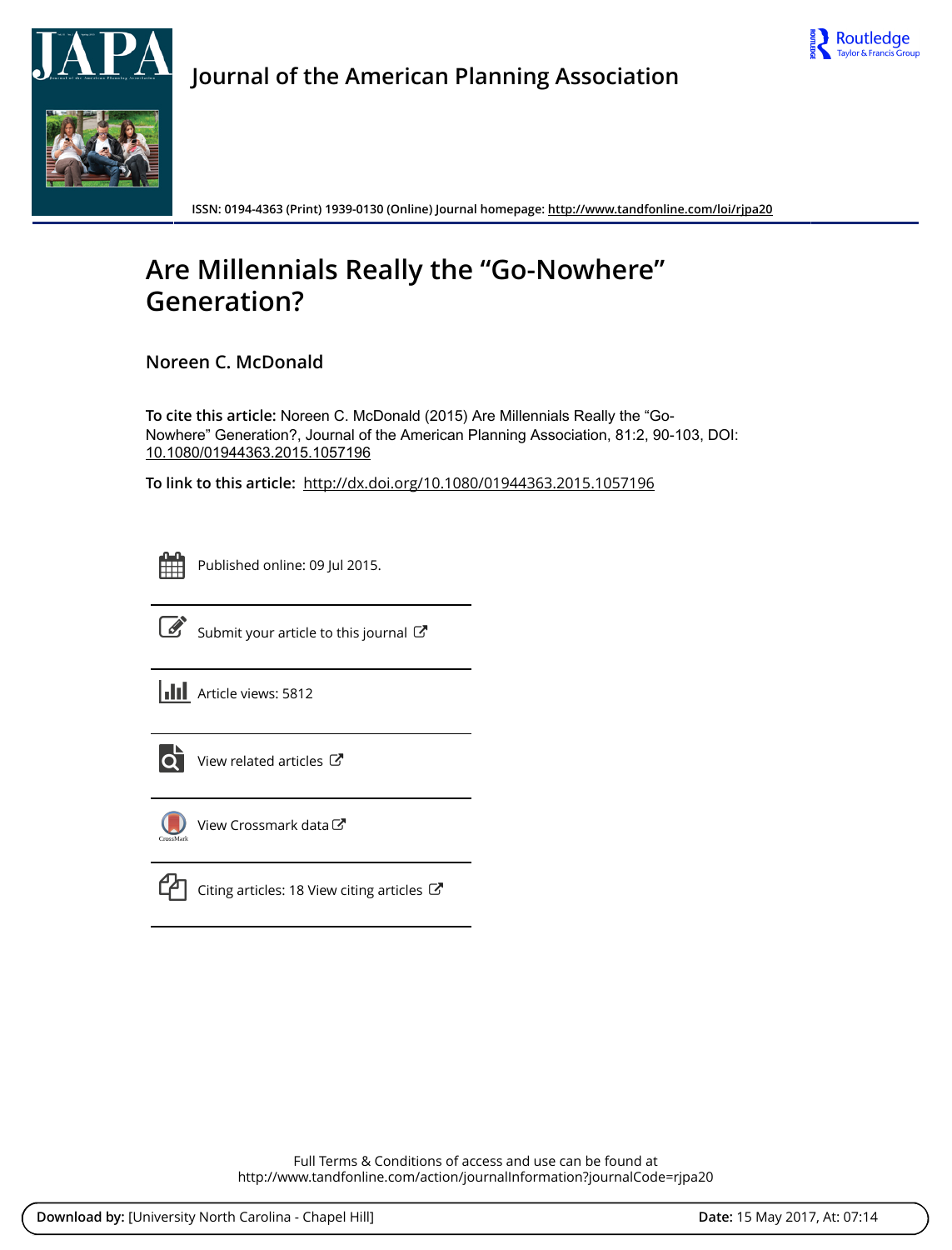# **Are Millennials Really the "Go-Nowhere" Generation?**

Noreen C. McDonald

**Problem, research strategy, and**  findings: News reports and academic articles contend that Millennials (those born in the last two decades of the 20th century) are different from earlier generations in their consumption and travel patterns. This article investigates the travel behavior of young American adults and compares the behavior of Millennials with those of previous generations using data from the 1995, 2001, and 2009 National Household Travel Surveys. The analysis uses descriptive statistics to profile trends and regression models to identify the factors associated with decreased travel by Millennials. In fact, automobility declines for all Americans between 1995 and 2009, but the drops are largest for Millennials and younger members of Generation X starting in the late 1990s. Decreases in driving are not compensated by increases in the use of other modes for travel, nor do decreased trip distances explain the downturn in automobility. Among young adults, lifestyle-related demographic shifts, including decreased employment, explain 10% to 25% of the decrease in driving; Millennial-specific factors such as changing attitudes and use of virtual mobility (online shopping, social media) explain 35% to 50% of the drop in driving; and the general dampening of travel demand that occurred across all age groups accounts for the remaining 40%.

**Takeaway for practice:** These changes highlight two challenges to planners and policymakers: managing increases in automobility as Millennials age and their economic fortunes improve, and developing improved planning processes that deal robustly with the uncertain future presented by Millennials who may continue to make very different travel choices than comparable people did in the past.

S<br>adults ince the invention of the car, increased rates of automobile travel have been a consistent narrative across the globe. But in recent years this trend has slowed and even reversed, especially among teens and young adults in developed countries. "Millennials"—people born in the last two decades of the 20th century—are less likely to be licensed drivers, and even those with licenses drive less than comparable cohorts a few years ahead. The Millennials have even been dubbed the "go-nowhere" generation (Buchholz & Buchholz, 2012). These patterns have been documented in the United States and across industrialized countries (Kuhnimhof et al., 2012). The shift in the travel of Millennials has been linked to the larger pattern of plateauing travel demand known as *peak travel*. Moreover, early analyses suggest the trends are not simply a byproduct of the Great Recession (Goodwin & Van Dender, 2013; Kuhnimhof, et al., 2012; Metz, 2013; Millard-Ball & Schipper, 2011).

Two theories explain the observed decrease in automobility among 20-somethings today. The first theory emphasizes attitudes; declining driving is evidence that Millennials prefer living in urban areas well served by multiple travel modes and virtual connectivity. The second theory focuses on demographic and economic factors, noting that Millennials have different lifestyles from previous generations as evidenced by their lower rates of employment, marriage, and parenthood.

In this study, I analyze travel patterns in the United States over the past two decades. The results confirm the previously reported declines in auto use but show little evidence of increased use of sustainable travel modes. In the United States, decreases in auto travel have not been compensated by upticks in other modes. If not going nowhere, the Millennials are clearly not going as many places as previous generations. Among young adults, lifestyle-related demographic shifts between Millennials and Generation X (those born in the late 1960s to the late 1970s) account for 10% to 25% of the observed decrease in automobility, while Millennial-specific factors such as differing attitudes to mobility account for 35%

**Keywords:** Millennials, automobility, peak travel, travel behavior, licensure **About the authors: Noreen C. McDonald** (noreen@unc.edu) is an associate professor of city and regional planning and director of the Carolina Transportation

Program at the University of North Carolina at Chapel Hill.

Journal of the American Planning Association, Vol. 81, No. 2, Spring 2015 DOI 10.1080/01944363.2015.1057196 © American Planning Association, Chicago, IL.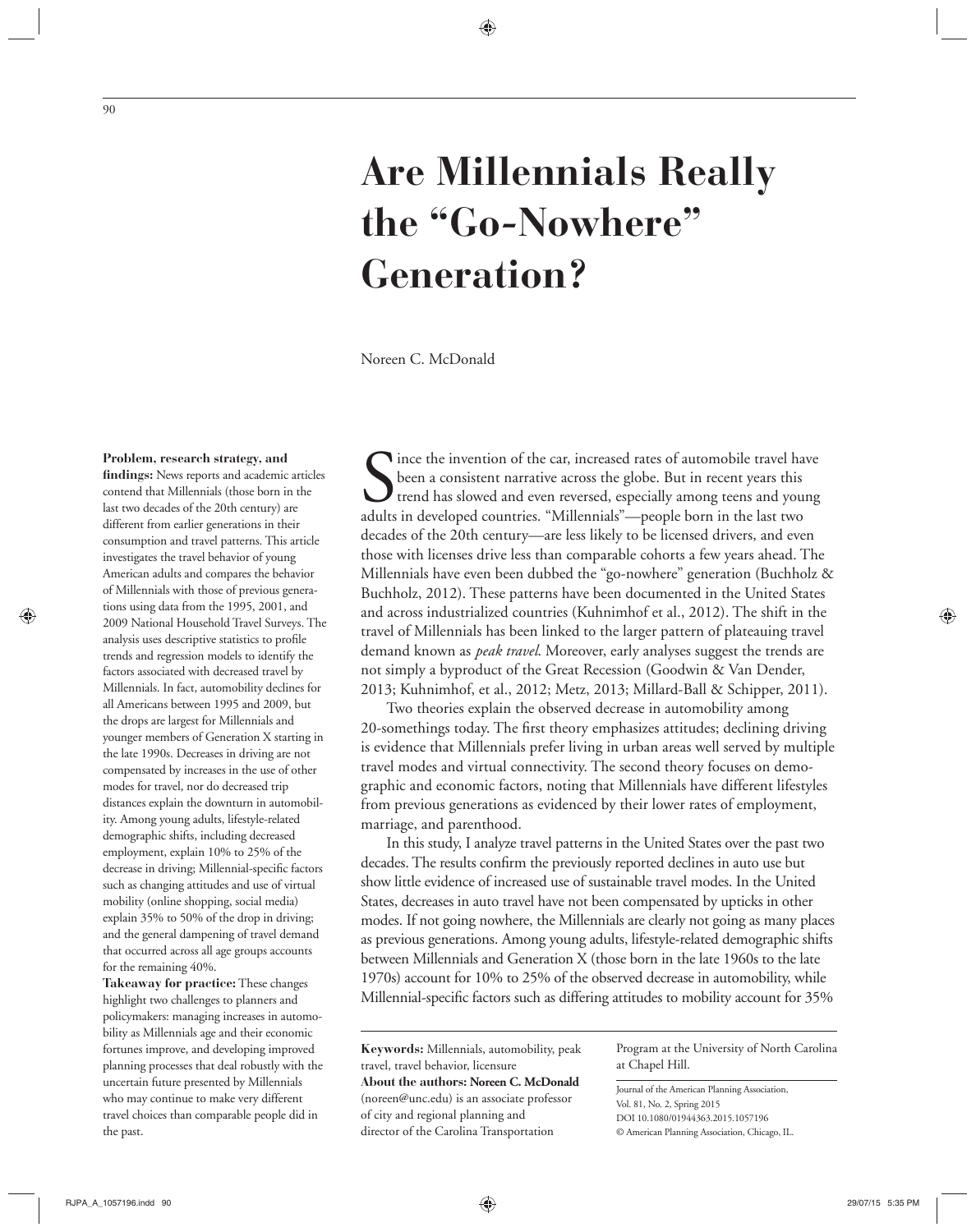to 50% of the observed decrease in auto use. The remaining 40% of the decline is linked to the general dampening of auto usage in the late 2000s that affected all Americans.

Millennials are now the largest portion of the U.S. population, numbering 75 million in 2015; their decisions will strongly influence the structure and function of urban regions for decades to come. Recent changes in automobility raise two issues for policymakers and planners. First, the mobility requirements of Millennials will rise as rates of employment, partnering, and parenthood increase. Policymakers must respond with supportive travel demand management strategies that encourage Millennials to either continue or consciously adopt low automobility practices as their travel needs increase. Second, uncertainty over the future trajectory of the travel of Millennials needs to be recognized in the long-range transportation planning process. Practitioners can use scenario planning to understand how transport needs shift if Millennials continue to use automobiles less than previous generations versus rapidly increasing auto usage.

### **Landscape: Trends in Mobility**

A growing academic literature indicates that Millennials have different licensure and travel patterns than previous generations. Transnational comparisons of licensure have found that the proportion of young adults with driver licenses has decreased considerably in the past 25 years, and that the declines may be largest for men (Delbosc & Currie, 2013; Kuhnimhof et al., 2012; Sivak & Schoettle, 2011). U.S. Federal Highway Administration (FHWA) statistics show licensure among 20- to 24-yearolds declined from 87% in 1994 to 78% in 2013, with declines of similar magnitudes for 25- to 35-year-olds  $(FHWA, 1994, 2015).$ <sup>1</sup> Reports of declining licensure are not unique to the United States. Sivak and Schoettle (2012) report decreases in Great Britain, Canada, Germany, Norway, Japan, Sweden, and South Korea; Delbosc and Currie (2013) document declines in Australia.

Given these licensure trends, it is not surprising that studies show decreased vehicle usage by young adults across industrialized countries (Blumenberg et al., 2012; Frändberg & Vilhelmson, 2014; Kuhnimhof et al., 2012; Ministry of Infrastructure and the Environment, 2014; Polzin, Chu, and Godfrey, 2014). Kuhnimhof et al. (2012) find that automobility among 20- to 29-year-olds peaked in the early 2000s in the United States, Germany, United Kingdom, Norway, and France, and has been stable in Japan since the mid-1980s. The same study notes evidence of increased multimodality among 20-somethings in

Germany and the United Kingdom. Studies have found that declines in automobility are larger for men than women (Kuhnimhof et al., 2012).

#### **Explanations of Changing Mobility Patterns**

Why have licensure and automobility decreased across multiple industrialized countries? Two narratives or theories explain these empirical observations (Hopkins & Stephenson, 2014; Ministry of Infrastructure and the Environment, 2014; Polzin et al., 2014). The first narrative focuses on lifestyle differences between today's 20-somethings and previous generations at the same ages. Millennials are more likely to be in school and less likely to be employed, married, or parents (Furstenberg, 2010; Pendall, 2012). For example, 28% of Millennials (aged 18 to 33 in 2014) were married compared with 38% of Generation Xers at the same age in 1998 (Pew Research Center, 2014). Similarly, 30% of male Millennials were unemployed or not in the paid labor force in 2014 compared with 20% for male Generation Xers in 1998 (Pew Research Center, 2014).

This theory suggests that mobility and licensure have declined among 20-somethings because students, the unemployed, or childless individuals have lesser travel needs. A corollary of this explanation is that as individuals become employed, partnered, and have children, their travel needs will increase, but at a later age than previous generations. As a recent report from the Dutch government notes, the phenomenon is "not car-less, but car-later" (Ministry of Infrastructure and the Environment, 2014).

A second—or alternative—narrative is that the Millennial generation has different mobility and residential preferences and attitudes than previous generations. Newspaper articles, as well as industry and advocacy group reports, suggest that young adults favor living in major cities where cars are less necessary because destinations are accessible by transit, walking, and bicycling (Buchholz & Buchholz, 2012; Florida, 2010; Kalita & Whelan, 2011; Thompson & Weissmann, 2012; Toppo & Overberg, 2013). Unlike previous generations of young adults, cars may no longer be the singular symbol of freedom. Smartphones arguably provide as much—if not more—freedom than the car, offering instantaneous access to information, family, friends, and other contacts (Lyons, 2015; Thompson & Weissmann, 2012). Lyons (2015) and van Wee (2015) argue that technology may be reshaping transport needs, and that these changes are only becoming apparent with Millennials, who are digital natives.

In the United States, graduated driver licensing (GDL) laws have been identified as a potential cause of declining licensure because they limit when teens can drive and with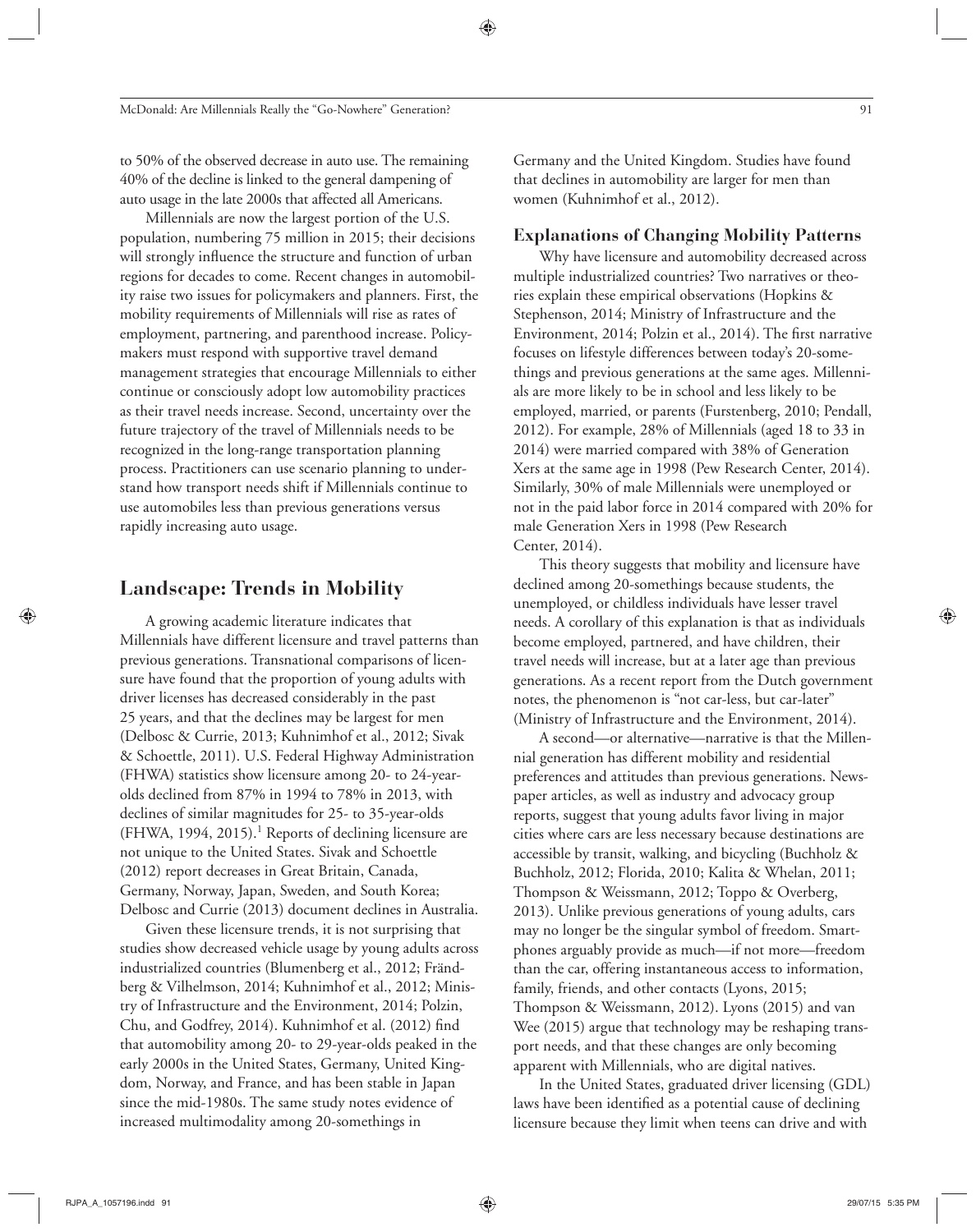whom (Master, Foss, & Marshall, 2011; McCartt, Teoh, Fields, Braitman, & Hellinga, 2010). Nearly all states implemented GDL programs between 1996 and 2006, overlapping the period of declining licensure (Williams, McCartt, & Sims, 2015). However, surveys of unlicensed young adults have identified the financial costs of licensure and auto ownership as well as satisfaction with modal alternatives to the car as explanations for decreasing licensure rather than administrative burdens associated with GDL (Tefft, Williams, & Grabowski, 2014; Williams, 2011). Similarly, analyses by Blumenberg and colleagues (2012) suggest that GDL affects when teens are licensed and how much they drive as teens, but the effects attenuate with increasing age.

## **Measuring Shifts in Millennial Mobility**

In this study, I attempt to measure the shifts in automobility among the Millennial generation in the United States and assess which of the narratives or theories described here explains the observed travel patterns. I evaluate changes in automobility by calculating average daily auto trips and auto miles using nationally representative travel behavior data from the U.S. Department of Transportation's National Household Travel Survey (NHTS) from 1995, 2001, and 2009.<sup>2</sup> Further details on the survey are available in the Technical Appendix.

I define Millennials as those born between 1979 and 1990; in 2009, these individuals were between 19 and 30 years old. Within this cohort of 20-somethings, I separately analyze the behavior of younger (19–24) and older (25–30) Millennials because the two groups are likely to be in different life stages. To separate cohort-specific effects from period effects that affect all ages, I compare the behavior of Millennials to that of Generation Xers (born between 1967 and 1978) who were aged 31 to 36 (younger Gen X) and 37 to 42 (older Gen X) in 2009. I include individuals in the analysis if they are between the ages of 19 and 42; provide complete information on trip distance, purpose, mode, and licensure; and are not traveling out of the country or local area on the survey day. I exclude from the analysis individuals whose total daily auto mileage was above the 99th percentile (approximately 300 miles per day) because the mean can be skewed upwards by the inclusion of extreme high values, thus making comparisons unreliable. The final sample sizes are 31,490 in 1995, 41,902 in 2001, and 47,805 in 2009 (see the Technical Appendix for detailed description of inclusion criteria). I use survey weights to calculate average values to adjust for non-response and produce nationally representative statistics.

As described above, there are two major theories to explain the observed decreases in the travel behavior of Millennials compared with older generations. The key difference between these narratives is their prediction of how a Millennial would travel compared with a comparably situated Gen Xer at the same age. The first explanation suggests that individuals facing similar circumstances would have similar travel patterns in either generation. In contrast, the second explanation suggests that Millennials would travel less than comparably situated members of Gen X due to differing attitudes and preferences.

I exploit these different predictions to test which of the two theories explains observed behavior using descriptive statistics to analyze whether changes in demographic and economic factors explain observed travel changes. For example, if the decrease in household formation among Millennials explains changes in travel behavior, then auto travel for Millennials that had formed their own households (in 2009) would be similar to auto travel for Gen Xers that had formed their own households when they were 19 to 30 years old (in 1995). Because secular trends or macroeconomic shocks such as the Great Recession affect trip making, I compare the changes between 1995 and 2009 among 19- to 30-year-olds with those experienced by older age groups.

I use regression models, which are fully described in the Technical Appendix, to confirm the results of the descriptive analysis and assess the relative contribution of three factors to changes in automobility: 1) demographic shifts related to lifestyle changes across generations; 2) changes over time that affected all age groups (e.g., increases in the cost of driving); and 3) changes over time that affected only younger generations (e.g., differential uptake of online interaction and changing attitudes to mobility).

## **Travel Trends: Decreasing Licensure and Automobility**

As Table 1 shows, Millennials in 2009 have lower levels of licensure and automobility than members of Gen X at the same age. Changes in licensure are most apparent among older Millennials aged 25 to 30, who are five percentage points less likely to report being drivers than the same age group in  $1995.<sup>3</sup>$  Other age groupings do not show large shifts in licensure. Automobile travel as both driver and passenger declines across all age groups from 1995 to 2009, but the decreases are largest for 19- to 36-year-olds.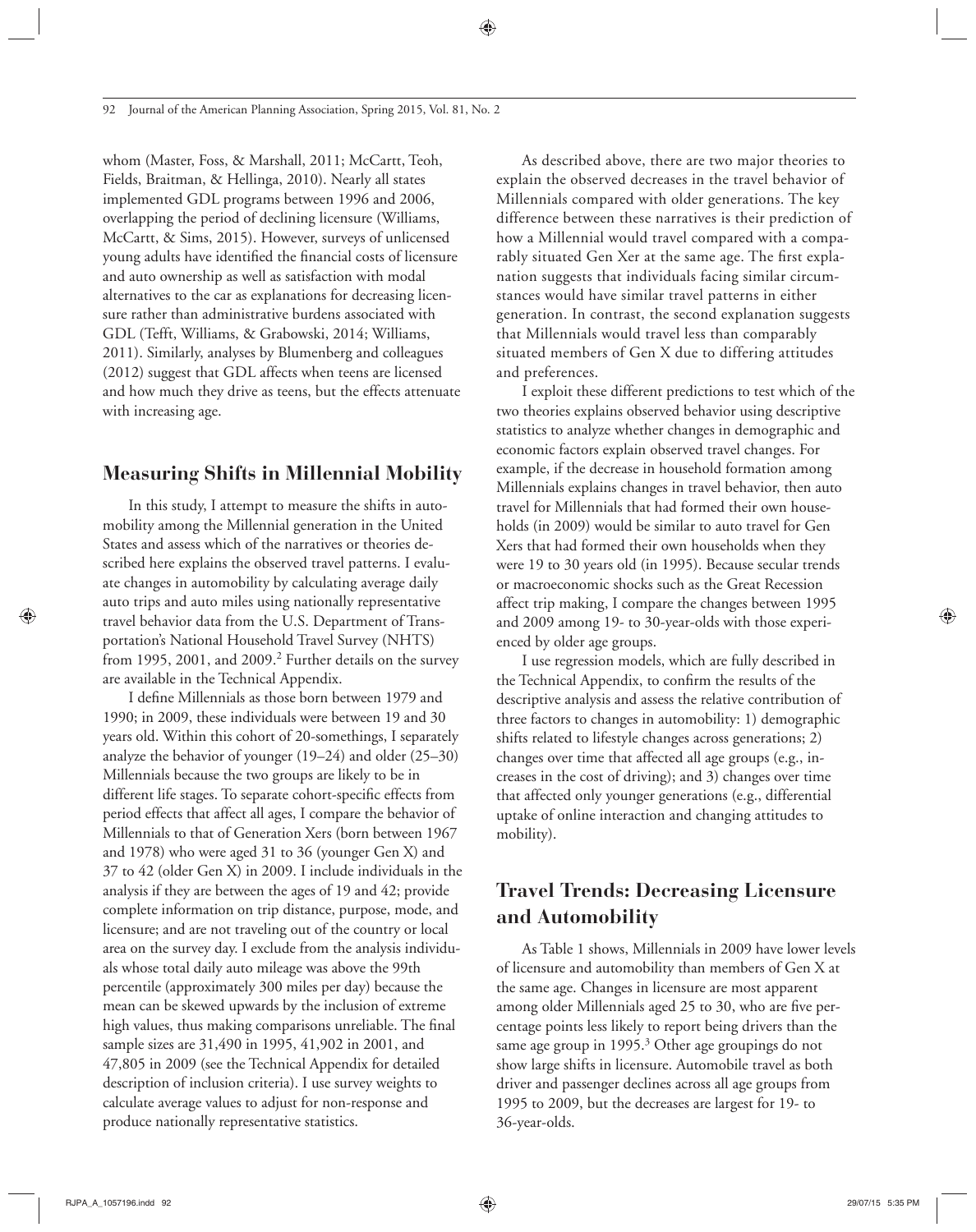These data confirm previous research on Millennial travel that show evidence of declining automobility. However, this analysis finds that auto mileage peaked in 1995 for 19- to 30-year-olds, which is earlier than indicated by previous studies (Kuhnimhof et al. 2012). This means that younger members of Gen X also exhibited declining automobility when they were in their twenties. Contrary to most reports, the decrease in automobility is not exclusive to the Millennial generation.

Decreased auto mileage, however, results from making fewer trips rather than traveling shorter distances on each trip. Average auto trip lengths are steady or even modestly increasing from 1995 to 2009. For example, the average auto trip made by 25- to 30-year-olds is 9.4 miles in 1995 and increases to 10.0 miles in 2009. As Table 2 shows, the decrease in automobility results from declines in three trip purposes: work, personal business, and social and recreation trips. Miles traveled by auto for personal business decrease by 45% among 19- to 24-year-olds, 30% for 25- to 30-year-olds, and 25% for 31- to 36-year-olds. Work mileage decreases by 15% to 25% for 19- to 36-year-olds but only 8% for 37- to 42-year-olds.

#### **Increasing Multimodality?**

A common explanation for shifts in Millennial travel is that today's young adults prefer urban areas with travel options that reduce their reliance on the auto. While auto

Table 2. Daily auto mileage by trip purpose and age group.

| Age, years        | 1995 | 2001 | 2009 | Change<br>(09:95) | t       | p value |
|-------------------|------|------|------|-------------------|---------|---------|
| Work              |      |      |      |                   |         |         |
| $19 - 24$         | 11.5 | 12.2 | 9.6  | $-1.9$            | $-2.95$ | 0.003   |
| $25 - 30$         | 16.4 | 13.9 | 12.3 | $-4.1$            | $-4.71$ | < 0.001 |
| $31 - 36$         | 15.3 | 14.9 | 13.0 | $-2.3$            | $-3.53$ | < 0.001 |
| $37 - 42$         | 16.0 | 15.3 | 14.7 | $-1.3$            | $-1.77$ | 0.076   |
| Social/recreation |      |      |      |                   |         |         |
| $19 - 24$         | 12.0 | 10.5 | 8.9  | $-3.1$            | $-3.35$ | 0.001   |
| $25 - 30$         | 10.0 | 9.1  | 8.1  | $-1.9$            | $-1.81$ | 0.070   |
| $31 - 36$         | 9.2  | 8.6  | 7.7  | $-1.6$            | $-2.33$ | 0.020   |
| $37 - 42$         | 8.0  | 9.5  | 7.9  | $-0.1$            | $-0.15$ | 0.879   |
| Personal business |      |      |      |                   |         |         |
| $19 - 24$         | 7.5  | 5.9  | 4.1  | $-3.4$            | $-6.50$ | < 0.001 |
| $25 - 30$         | 7.7  | 7.8  | 5.4  | $-2.4$            | $-4.45$ | < 0.001 |
| $31 - 36$         | 9.1  | 8.9  | 6.8  | $-2.3$            | $-3.83$ | < 0.001 |
| $37 - 42$         | 8.7  | 9.3  | 6.9  | $-1.8$            | $-4.43$ | < 0.001 |
| Shopping          |      |      |      |                   |         |         |
| $19 - 24$         | 3.9  | 4.2  | 4.2  | 0.3               | 0.75    | 0.451   |
| $25 - 30$         | 4.9  | 5.0  | 4.9  | 0.0               | $-0.02$ | 0.981   |
| $31 - 36$         | 5.6  | 5.9  | 5.5  | $-0.1$            | $-0.28$ | 0.781   |
| $37 - 42$         | 5.2  | 5.5  | 5.1  | $-0.1$            | $-0.28$ | 0.776   |
| School/church     |      |      |      |                   |         |         |
| $19 - 24$         | 3.5  | 3.4  | 4.1  | 0.6               | 1.20    | 0.232   |
| $25 - 30$         | 1.5  | 1.4  | 1.5  | 0.0               | 0.18    | 0.854   |
| $31 - 36$         | 1.0  | 1.4  | 1.0  | 0.0               | 0.07    | 0.946   |
| $37 - 42$         | 1.2  | 1.4  | 1.4  | 0.2               | 0.85    | 0.393   |
| Other             |      |      |      |                   |         |         |
| $19 - 24$         | 0.4  | 0.5  | 0.7  | 0.3               | 1.29    | 0.198   |
| $25 - 30$         | 0.3  | 0.9  | 1.0  | 0.8               | 2.32    | 0.021   |
| $31 - 36$         | 0.3  | 0.9  | 1.1  | 0.8               | 2.24    | 0.025   |
| $37 - 42$         | 0.3  | 0.9  | 1.0  | 0.7               | 3.43    | 0.001   |

use decreased sharply, there is little evidence of increased use of other modes. As Table 3 illustrates, average daily transit trips increase very modestly with less than 0.05 trips per day from 1995 to 2009 for all age groups. There is a modest increase in reported walking and bicycling for young adults as well as older Americans. However, increases in walking likely reflect changes to the survey methodology between 1995 and 2001 designed to elicit reports of more pedestrian trips (which had been overlooked or forgotten previously) rather than a behaviorally significant change (FHWA, 2011). Focusing on changes between 2001 and 2009 (to minimize the impact of

Table 1. Driver status, auto trips, and auto mileage by age group and survey year.

|                            |      |      |      | Change  |          |                |
|----------------------------|------|------|------|---------|----------|----------------|
| Age, years                 | 1995 | 2001 | 2009 | (09:95) | t        | <i>p</i> value |
| Driver                     |      |      |      |         |          |                |
| $19 - 24$                  | 0.88 | 0.87 | 0.87 | $-0.01$ | $-0.72$  | 0.470          |
| $25 - 30$                  | 0.93 | 0.93 | 0.88 | $-0.05$ | $-4.96$  | < 0.001        |
| $31 - 36$                  | 0.95 | 0.95 | 0.93 | $-0.01$ | $-2.02$  | 0.043          |
| $37 - 42$                  | 0.95 | 0.96 | 0.95 | 0.00    | $-0.15$  | 0.882          |
| Number of daily auto trips |      |      |      |         |          |                |
| $19 - 24$                  | 4.0  | 3.7  | 3.2  | $-0.9$  | $-9.20$  | < 0.001        |
| $25 - 30$                  | 4.2  | 3.8  | 3.2  | $-1.0$  | $-10.86$ | < 0.001        |
| $31 - 36$                  | 4.4  | 4.0  | 3.6  | $-0.8$  | $-10.49$ | < 0.001        |
| $37 - 42$                  | 4.5  | 4.4  | 3.8  | $-0.7$  | $-8.44$  | < 0.001        |
| Daily auto miles traveled  |      |      |      |         |          |                |
| $19 - 24$                  | 37.1 | 35.4 | 29.9 | $-7.3$  | $-5.24$  | < 0.001        |
| $25 - 30$                  | 39.6 | 36.8 | 31.8 | $-7.7$  | $-4.70$  | < 0.001        |
| $31 - 36$                  | 39.2 | 39.6 | 33.1 | $-6.2$  | $-5.12$  | < 0.001        |
| $37 - 42$                  | 38.5 | 40.6 | 35.6 | $-2.9$  | $-2.80$  | 0.005          |

McDonald: Are Millennials Really the "Go-Nowhere" Generation? 93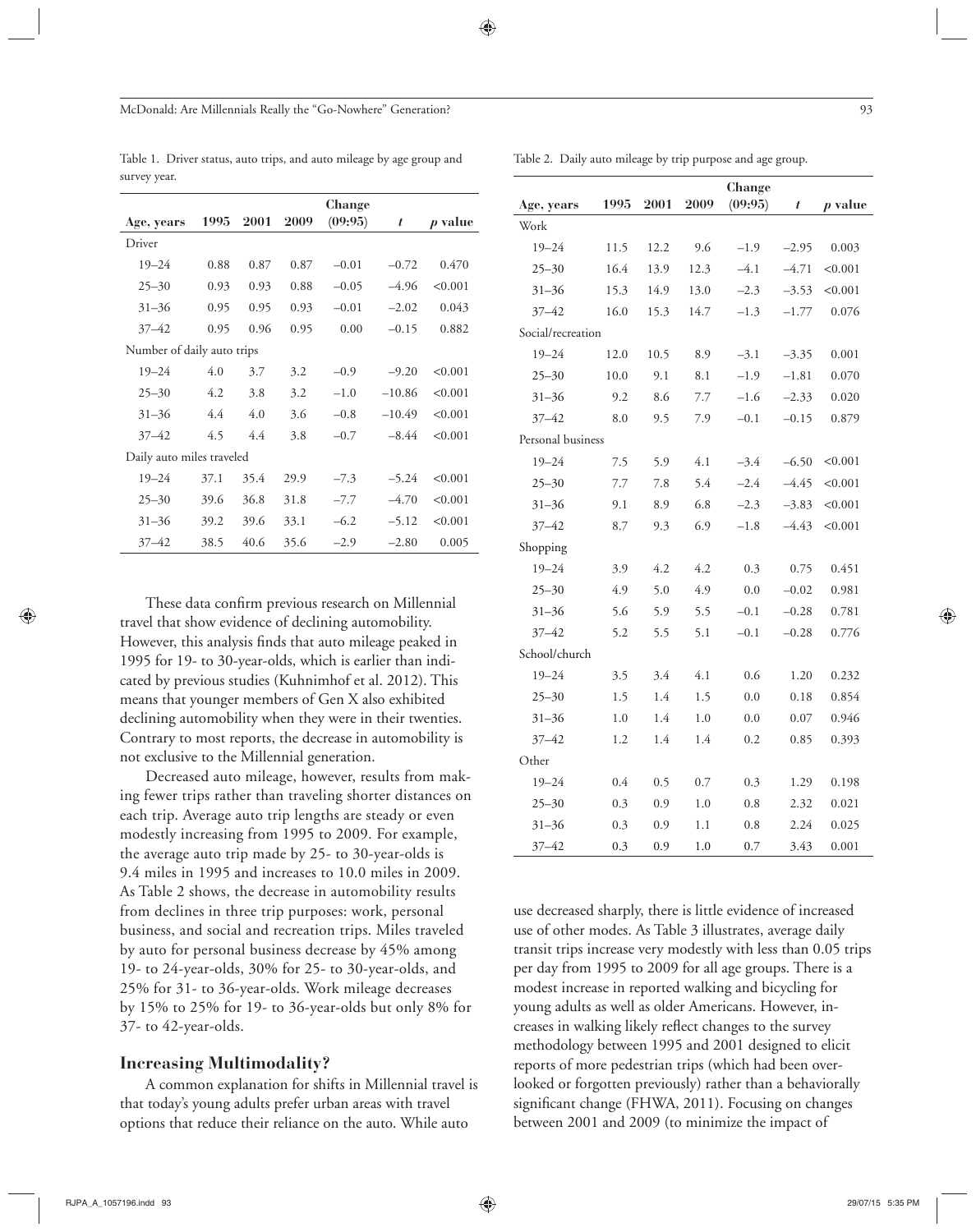|            |      |      |      | Change  |         |                |
|------------|------|------|------|---------|---------|----------------|
| Age, years | 1995 | 2001 | 2009 | (09:95) | t       | <i>p</i> value |
| Transit    |      |      |      |         |         |                |
| $19 - 24$  | 0.10 | 0.11 | 0.11 | 0.01    | 0.78    | 0.435          |
| $25 - 30$  | 0.09 | 0.10 | 0.10 | 0.01    | 0.58    | 0.559          |
| $31 - 36$  | 0.07 | 0.07 | 0.11 | 0.04    | 2.72    | 0.007          |
| $37 - 42$  | 0.08 | 0.07 | 0.09 | 0.01    | 0.41    | 0.684          |
| Walk/bike  |      |      |      |         |         |                |
| $19 - 24$  | 0.25 | 0.35 | 0.35 | 0.10    | 3.47    | 0.001          |
| $25 - 30$  | 0.24 | 0.40 | 0.48 | 0.24    | 6.98    | < 0.001        |
| $31 - 36$  | 0.21 | 0.37 | 0.53 | 0.32    | 9.05    | < 0.001        |
| $37 - 42$  | 0.19 | 0.32 | 0.43 | 0.24    | 10.06   | < 0.001        |
| Other      |      |      |      |         |         |                |
| $19 - 24$  | 0.02 | 0.02 | 0.04 | 0.01    | 1.27    | 0.204          |
| $25 - 30$  | 0.02 | 0.01 | 0.01 | $-0.01$ | $-0.91$ | 0.363          |
| $31 - 36$  | 0.02 | 0.01 | 0.03 | 0.01    | 0.93    | 0.352          |
| $37 - 42$  | 0.02 | 0.02 | 0.02 | 0.00    | 0.39    | 0.693          |

Table 3. Non-auto daily trips by age group and survey year.

changes in survey methodology), the observed increase is approximately 0.1 walking and bicycling trips per day.

## **What Factors Explain the Observed Decreases in Automobility?**

Our analysis demonstrates that both of the theories about the causes of the decline in driving among Millennials are true: Declining travel is due to changing attitudes and perspectives about driving as well as lifestyle changes such as increased schooling, decreased employment, and delay in marriage and childbearing.

#### **Lifestyle-Related Demographic Shifts**

Twenty-somethings today are different from those in 1995. As Table 4 shows, among 25- to 30-year-olds, the proportion with college degrees increases by 4 percentage points, employment declines by 9 points, household formation declines by 16 points, and living in urban areas increases by 9 points between 1995 and 2009. These shifts are linked to decreased automobility because there has been growth in groups who travel less. Unemployed individuals drive less than those who are employed; people in urban areas drive less than those in rural areas; and people living with parents drive less than those that have formed their own households. However, shifts are not limited to 20-somethings. As Table 4 shows, there are

|                               |      |      |      | Change         |                  |           |  |
|-------------------------------|------|------|------|----------------|------------------|-----------|--|
| Age, years                    | 1995 | 2001 | 2009 | (09:95)        | $\boldsymbol{t}$ | $p$ value |  |
| College graduate              |      |      |      |                |                  |           |  |
| $19 - 24$                     | 14%  | 12%  | 14%  | $\theta$       | 0.23             | 0.820     |  |
| $25 - 30$                     | 31   | 35   | 34   | 4              | 2.41             | 0.016     |  |
| $31 - 36$                     | 31   | 36   | 45   | 13             | 9.41             | < 0.001   |  |
| $37 - 42$                     | 32   | 33   | 42   | 11             | 9.20             | < 0.001   |  |
| Employed                      |      |      |      |                |                  |           |  |
| $19 - 24$                     | 76   | 81   | 70   | $-6$           | $-3.94$          | < 0.001   |  |
| $25 - 30$                     | 82   | 85   | 73   | $-9$           | $-6.05$          | < 0.001   |  |
| $31 - 36$                     | 84   | 84   | 79   | $-5$           | $-5.12$          | < 0.001   |  |
| $37 - 42$                     | 85   | 85   | 81   | $-4$           | $-4.89$          | < 0.001   |  |
| Formed household <sup>a</sup> |      |      |      |                |                  |           |  |
| $19 - 24$                     | 48   | 48   | 20   | $-28$          | $-16.40$         | < 0.001   |  |
| $25 - 30$                     | 84   | 83   | 68   | $-16$          | $-10.23$         | < 0.001   |  |
| $31 - 36$                     | 92   | 89   | 85   | $-7$           | $-7.16$          | < 0.001   |  |
| $37 - 42$                     | 94   | 92   | 90   | $-4$           | $-4.65$          | < 0.001   |  |
| Parent                        |      |      |      |                |                  |           |  |
| $19 - 24$                     | 21   | 22   | 14   | $-7$           | $-4.48$          | < 0.001   |  |
| $25 - 30$                     | 46   | 50   | 47   | $\mathbf{1}$   | 0.47             | 0.642     |  |
| $31 - 36$                     | 67   | 69   | 70   | 3              | 1.72             | 0.085     |  |
| $37 - 42$                     | 70   | 71   | 72   | $\overline{2}$ | 1.64             | 0.101     |  |
| Lives in urban area           |      |      |      |                |                  |           |  |
| $19 - 24$                     | 69   | 82   | 75   | 7              | 4.04             | < 0.001   |  |
| $25 - 30$                     | 69   | 82   | 77   | 9              | 5.21             | < 0.001   |  |
| $31 - 36$                     | 65   | 79   | 77   | 13             | 9.23             | < 0.001   |  |
| $37 - 42$                     | 61   | 78   | 76   | 15             | 11.97            | < 0.001   |  |

Table 4. Sociodemographic characteristics by age group and survey year.

Note: a. Defined as not living with parents or other older (non-sibling) relative.

significant changes in demographic characteristics across all age groups.

#### **Change Over Time Independent of Demographic Shifts**

Demographic shifts related to lifestyle do not fully explain the pattern of decreasing automobility. Auto travel decreases even when controlling for sociodemographic characteristics, and these declines occur across all age groups. Table 5 shows that unemployed 19- to 24-year-olds drove 6.1 fewer miles in 2009 than in 1995; unemployed 37- to 42-year-olds experienced a drop of 2.9 miles during the same period. Patterns are similar by educational attainment. Among 25- to 30-year-olds without a college degree, driving declined by 6.5 miles; for 25- to 30-year-olds with a college degree, it declined by 10.4 miles. As Table 5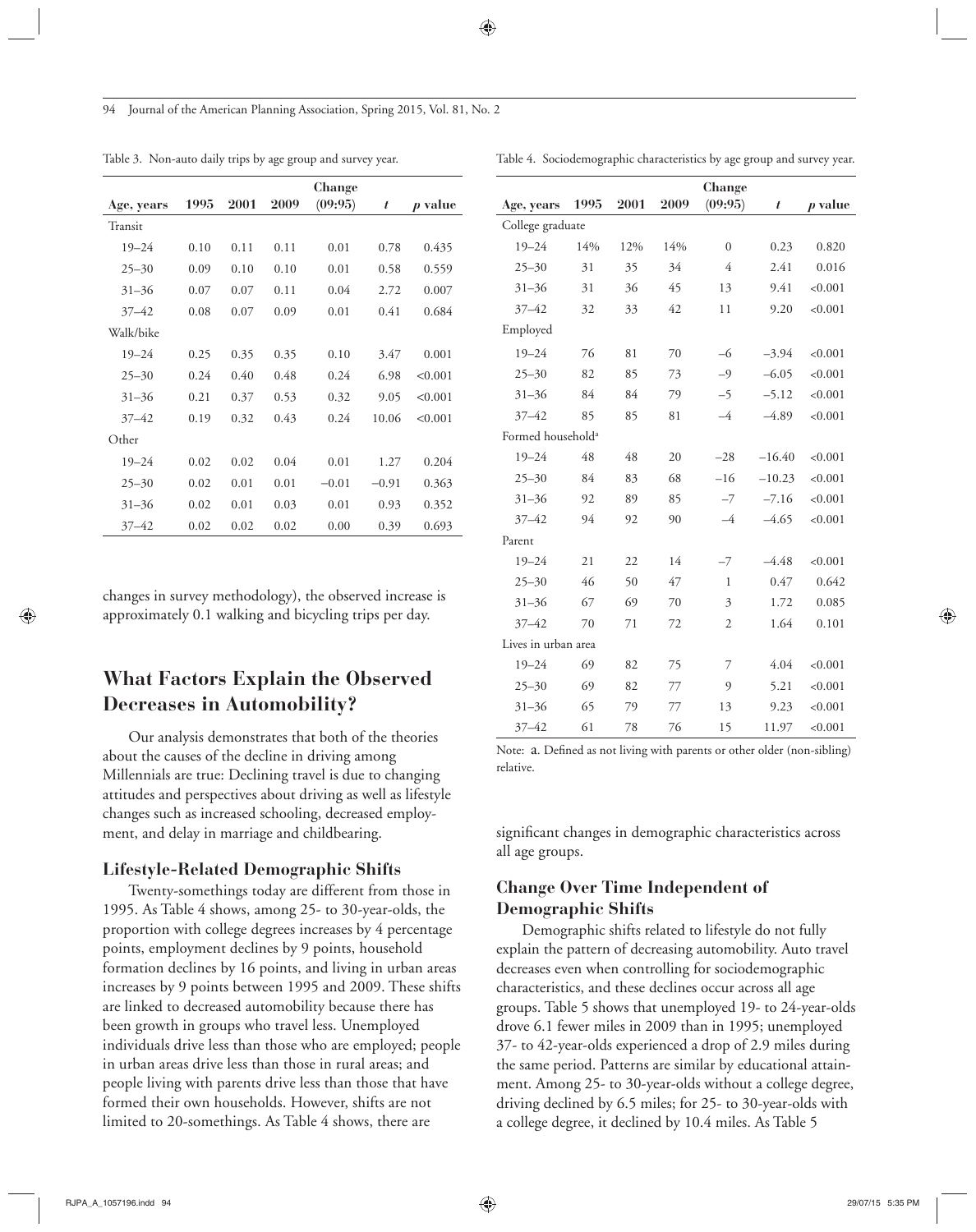Table 5. Daily automobile mileage for comparably situated individuals by survey year and age group.

|                             |      |      |      | Change  |         |         |
|-----------------------------|------|------|------|---------|---------|---------|
| Age, years                  | 1995 | 2001 | 2009 | (09:95) | t       | p value |
| High school or some college |      |      |      |         |         |         |
| $19 - 24$                   | 36.1 | 34.4 | 30.1 | $-6.0$  | $-4.10$ | < 0.001 |
| $25 - 30$                   | 37.9 | 35.8 | 31.4 | $-6.5$  | $-2.95$ | 0.003   |
| $31 - 36$                   | 38.2 | 38.8 | 31.6 | $-6.6$  | $-4.58$ | < 0.001 |
| $37 - 42$                   | 37.1 | 40.1 | 33.9 | $-3.2$  | $-2.45$ | 0.014   |
| College degree              |      |      |      |         |         |         |
| $19 - 24$                   | 44.1 | 43.0 | 29.7 | $-14.4$ | $-3.09$ | 0.002   |
| $25 - 30$                   | 43.6 | 38.8 | 33.1 | $-10.4$ | $-4.67$ | < 0.001 |
| $31 - 36$                   | 41.7 | 41.2 | 35.1 | $-6.6$  | $-3.34$ | 0.001   |
| $37 - 42$                   | 41.8 | 41.6 | 38.0 | $-3.8$  | $-2.23$ | 0.026   |
| Not employed                |      |      |      |         |         |         |
| $19 - 24$                   | 29.8 | 28.0 | 23.7 | $-6.1$  | $-2.65$ | 0.008   |
| $25 - 30$                   | 26.2 | 27.8 | 22.5 | $-3.7$  | $-1.29$ | 0.197   |
| $31 - 36$                   | 28.6 | 31.8 | 23.9 | $-4.6$  | $-2.06$ | 0.040   |
| $37 - 42$                   | 27.4 | 32.6 | 24.5 | $-2.9$  | $-1.44$ | 0.151   |
| Employed                    |      |      |      |         |         |         |
| $19 - 24$                   | 39.5 | 37.2 | 32.5 | $-7.0$  | $-4.05$ | < 0.001 |
| $25 - 30$                   | 42.4 | 38.4 | 35.3 | $-7.1$  | $-3.81$ | < 0.001 |
| $31 - 36$                   | 41.2 | 41.1 | 35.5 | $-5.7$  | $-4.38$ | < 0.001 |
| $37 - 42$                   | 40.4 | 41.9 | 38.2 | $-2.2$  | $-1.99$ | 0.047   |
| Living with parents         |      |      |      |         |         |         |
| $19 - 24$                   | 35.9 | 35.2 | 29.2 | $-6.7$  | $-4.57$ | < 0.001 |
| $25 - 30$                   | 37.5 | 36.5 | 31.3 | $-6.2$  | $-2.65$ | 0.008   |
| $31 - 36$                   | 29.8 | 31.7 | 31.1 | 1.3     | 0.44    | 0.659   |
| $37 - 42$                   | 27.2 | 37.5 | 29.6 | 2.3     | 0.67    | 0.503   |
| Formed household            |      |      |      |         |         |         |
| $19 - 24$                   | 38.4 | 35.7 | 32.5 | $-5.9$  | $-2.04$ | 0.041   |
| $25 - 30$                   | 40.0 | 36.9 | 32.1 | $-7.9$  | $-3.66$ | < 0.001 |
| $31 - 36$                   | 40.1 | 40.5 | 33.4 | $-6.7$  | $-5.08$ | < 0.001 |
| $37 - 42$                   | 39.2 | 40.8 | 36.3 | $-2.9$  | $-2.76$ | 0.006   |
| Rural                       |      |      |      |         |         |         |
| $19 - 24$                   | 47.2 | 44.1 | 40.3 | $-6.9$  | $-2.48$ | 0.013   |
| $25 - 30$                   | 48.6 | 47.1 | 40.6 | $-8.1$  | $-2.57$ | 0.010   |
| $31 - 36$                   | 45.1 | 51.4 | 43.5 | $-1.6$  | $-0.69$ | 0.489   |
| $37 - 42$                   | 46.0 | 50.5 | 43.6 | $-2.4$  | $-1.20$ | 0.230   |
| Urban                       |      |      |      |         |         |         |
| $19 - 24$                   | 32.6 | 33.4 | 26.5 | $-6.1$  | $-3.85$ | < 0.001 |
| $25 - 30$                   | 35.5 | 34.6 | 29.2 | $-6.2$  | $-3.10$ | 0.002   |
| $31 - 36$                   | 36.0 | 36.5 | 30.0 | $-6.0$  | $-4.14$ | < 0.001 |
| $37 - 42$                   | 33.5 | 37.8 | 33.0 | $-0.4$  | $-0.37$ | 0.709   |

details, there are consistent drops in automobility across all ages and demographic groups.

While all age groups experience decreased automobility in 2009, the declines among 20-somethings are consistently greater than the declines among the oldest age group, 37- to 42-year-olds. Among employed individuals, the decrease in automobile mileage is 3.2 times greater for 25- to 30-yearolds than for those 37 to 42 years old. In rural areas, the mileage decrease among 25- to 30-year-olds is 3.4 times greater than that for 37- to 42-year-olds. The declines experienced by 37- to 42-year-olds reflect temporal changes that affect all age groups, such as the increased costs of driving from 1995 to 2009 or the advent of online shopping or telework. The larger declines experienced by younger age groups reflect patterns specific to Millennials and younger members of Gen X and could be caused by changing attitudes toward mobility among younger Americans as well as differential substitution of online for physical interaction among digital natives (Lyons, 2015; van Wee, 2015).

#### **Relative Impacts**

Regression models allow assessment of competing explanations for the declines in Millennial travel. These models reveal that both demographic shifts and Millennialspecific factors are responsible for the declines in automobility. As Figure 1 shows, demographic shifts related to lifestyle change account for decreases of 1 to 2 miles in daily automobility across all age groups, or 10% to 25% of the overall decline within each age group. Changes over time specific to Millennials and younger Gen Xers are responsible for 2 to nearly 4 miles of the overall decline in automobility, which is approximately 35% to 50% of the total drop. Finally, the general dampening of travel during the late 2000s accounts for a 3.2-mile decline in auto mileage across all age groups. For Millennials, this is approximately 40% of the overall decline in driving. Full details of these calculations are available in the Technical Appendix.

## **What These Findings Mean for Transport Planning and Policy Making**

This analysis provides evidence of a long-term decrease in automobility that started in the late 1990s with younger members of Gen X and has continued with the Millennial generation. The decrease in driving has not been accompanied by an increase in other modes of travel or a decline in average trip length, meaning that younger Americans are increasingly going fewer places. Among young adults, lifestyle shifts such as decreased employment and delayed household formation explain 10% to 25% of declining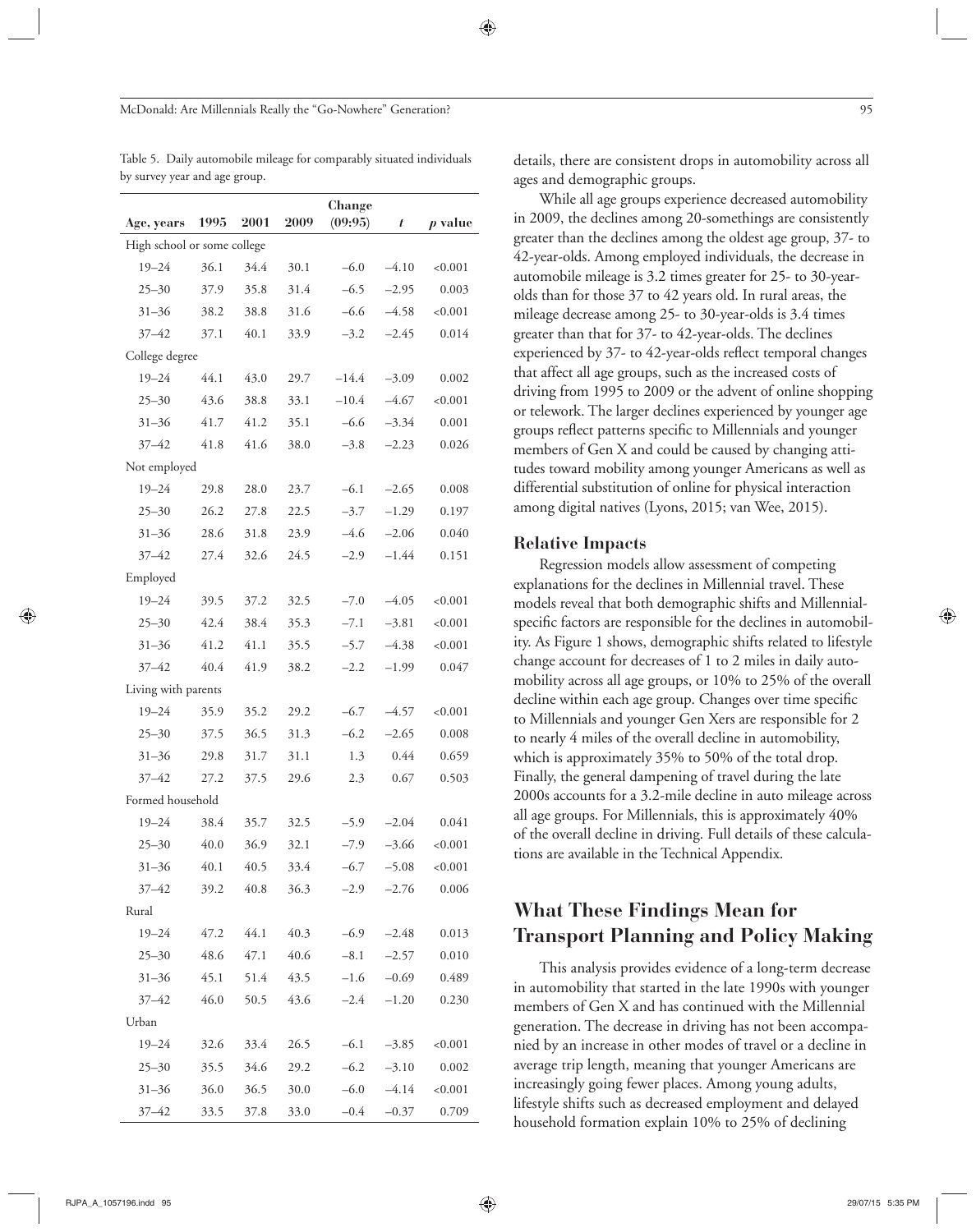



automobility; changes specific to young adults such as increased online interaction and differing attitudes to mobility account for 35% to 50% of the change; and the remaining decrease, 40%, is due to a general decline in travel experienced by all Americans in the late 2000s.

How should planners and policymakers respond to these trends and uncertainty over the future of mobility patterns? Through this analysis I identify two primary challenges for planning practice: 1) encouraging sustainable travel as the mobility needs of Millennials increase, and 2) forecasting long-range travel demand.

#### **Encouraging Sustainable Travel**

The downturn in Millennial travel is partially explained by delays in household formation, partnering, and childbirth. But forestalled is not forsworn: In the coming decade, a large number of the 75 million Millennials will reach the life milestones they have delayed (Ministry of Infrastructure and the Environment, 2014). If Millennials look solely to automobiles for their increased mobility needs as they become licensed, have children, and gain employment, there could be sharp increases in traffic volumes and attendant externalities such as congestion and air pollution. Governmental action can influence the modes that Millennials use to meet increased travel needs; there is an opportunity for planners and policymakers to encourage more sustainable travel patterns in the future (Thaler & Sunstein, 2008). In this section, I catalog traditional strategies used to decrease demand for

single-occupant vehicles and discusses the potential of newer tools such as person-to-person ridesharing.

Banister (2008) identifies three paths to sustainable mobility: reducing travel needs through technology; encouraging modal shift from cars to travel by foot, bike, and transit; and reducing travel distances through land use strategies. Planners have used many travel demand management (TDM) techniques to reduce automobile reliance (for an overview, see Gärling & Schuitema, 2007; Sammer & Saleh, 2012). As Table 6 shows, technology-enabled TDM strategies have involved employer-based telework or flexible time schemes. Changes in the private sector have also allowed individuals to access goods and services

Table 6. Common travel demand management strategies.

| Reducing travel<br>needs through<br>technology                                                                                     | Encouraging<br>modal shift                                                                                                                                                                           | Reducing travel<br>distances                                              |
|------------------------------------------------------------------------------------------------------------------------------------|------------------------------------------------------------------------------------------------------------------------------------------------------------------------------------------------------|---------------------------------------------------------------------------|
| $\bullet$ Telework<br>$\bullet$ Flexible work<br>schedules<br>• Online shopping<br>• Online personal<br>services, e.g.,<br>banking | $\bullet$ Employer<br>$\circ$ Rideshare<br>o Transit passes<br>• Pricing<br>○ Road<br>○ Parking<br>• Infrastructure<br>Improvements<br>$\circ$ Car-sharing<br>o Transit<br>○ Pedestrian<br>○ Bicycle | • Compact development<br>• Mixed-use<br>• Transit-oriented<br>development |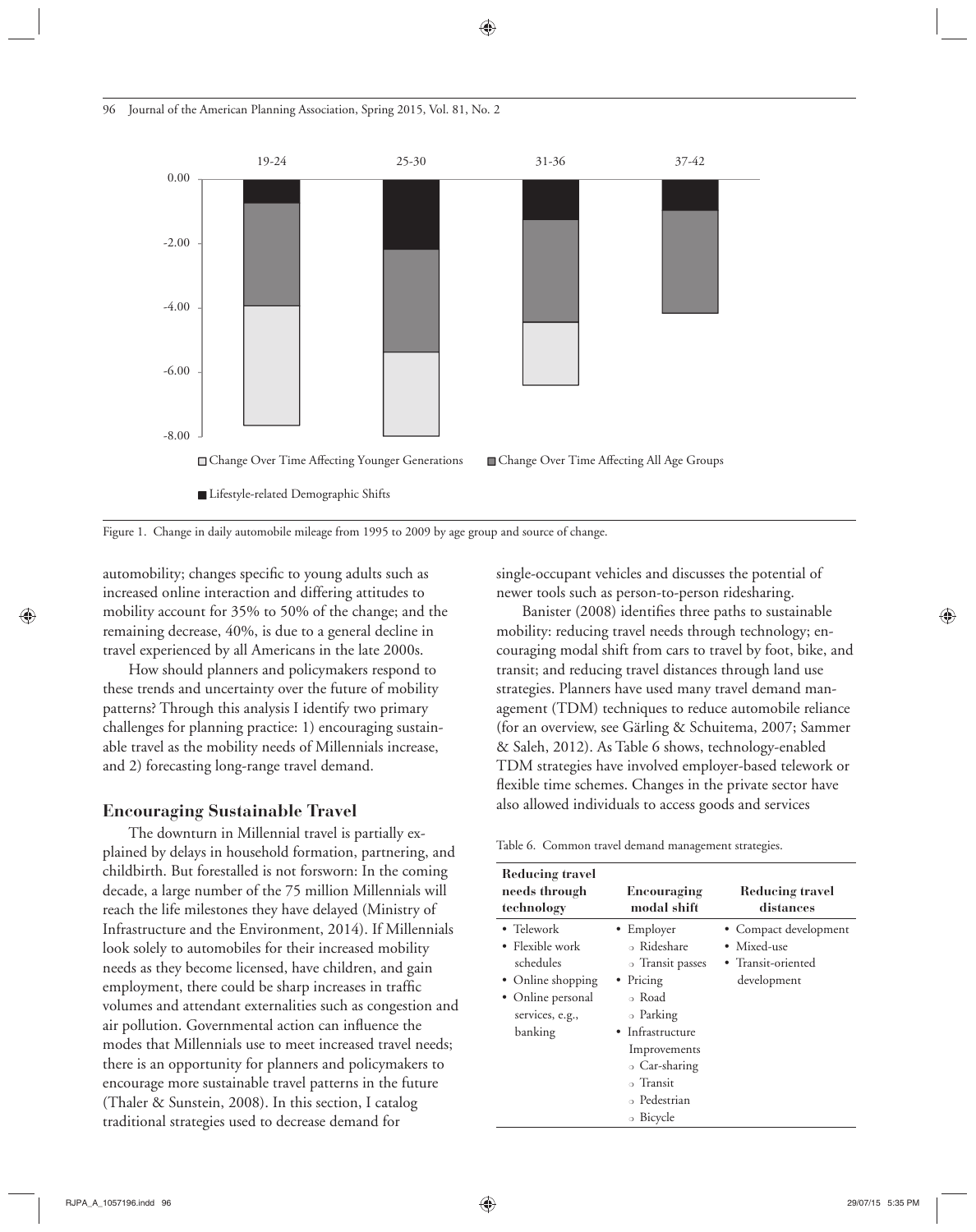virtually through services such as Amazon, Instacart, and online banking. The net impacts of technology on travel are debatable, but these efforts have likely changed the temporal and spatial patterns of passenger and freight travel (Andreev, Salomon, & Pliskin, 2010; Wygonik & Goodchild, 2014; Zhou & Wang, 2014).

Strategies that seek to shift travelers from cars to other modes range from large-scale improvements in public transit, pedestrian, or bicycle infrastructure to employer-based efforts to organize carpools and offer subsidized transit passes. Some of the most effective modal shift strategies involve increasing the cost of automobile usage through road or parking pricing (Gärling & Schuitema, 2007). Efforts to promote compact, mixed-use development also play a role in TDM by reducing travel distances. These efforts can lower vehicle miles of travel if individuals continue to drive, but also make the use of alternative modes more feasible.

Although planners have decades of experience with traditional TDM measures, technology advances have created new travel options that could serve as TDM tools when paired with complementary policies such as those in Table 6. Person-to-person ridesharing or ride-hailing services, such as Uber, Lyft, and Sidecar, provide just-in-time automobility without the requirement of car ownership and represent a way to accommodate Millennial mobility needs. It may seem paradoxical for planners to embrace strategies that make it easier for people to use cars. However, analyses of car-sharing programs—which also provide automobility without auto ownership—show that travelers increase their use of public transit and travel by foot and bike after joining car-sharing programs as well as reduce their auto ownership (Kent & Dowling, 2013; Martin & Shaheen, 2011; Martin, Shaheen, & Lidicker, 2010).

What is the planners' role in new travel technologies from the private sector? First, there is a need for governmental action to clarify regulations and ensure protections to consumers and drivers, particularly concerning liability (Bond, 2015; Rassman, 2014). Many jurisdictions have begun to regulate emerging shared mobility services, although efforts have been inconsistent and subject to industry lobbying. For example, New York City requires ride-hailing vehicles to have a Taxi and Limousine Commission license and to register their vehicle with the Commission (Lazo, 2015). Washington, DC, and Virginia have imposed insurance requirements and mandated background searches for drivers (Lazo, 2015). California has instituted insurance requirements but recently reversed a recent decision to require vehicles to be registered as commercial vehicles (O'Connor, 2015).

Second, planners can monitor private-sector efforts to launch ridesharing services. In a limited number of markets, Uber, Lyft, and Sidecar offer real-time carpooling that promises lower fares to consumers willing to share their ride with others. Ridesharing, as opposed to ride-hailing, which more closely resembles taxi service, may be more in line with TDM goals of reducing vehicle miles of travel. This service could allow ridesharing to serve as an important complement to transit in urban areas and provide mobility options to Millennials as their travel needs shifts.

#### **Forecasting Travel Demand**

The future trajectory of the travel of Millennials is highly uncertain. This analysis shows that the travel of Millennials is not tracking with that of previous generations due to differing lifestyles, attitudes, and preferences. Will these trends continue as Lyons (2015) and van Wee (2015) suggest, or will low gas prices and an improved economy lead to an increase in automobility among Millennials? The answer is unknown, and will ultimately depend on actions planners take to encourage sustainable travel combined with economic forces beyond their control.

Yet, all metro areas routinely make precise predictions about the future mobility of Millennials as part of their long-range transport planning process. In America, metropolitan regions estimate travel demand 20 to 40 years in the future, largely presuming current patterns will continue (Bartholomew & Ewing, 2008; Transportation Research Board, 2007, 2012). Regional planning agencies use these projections to assess how proposed transport investments will affect future congestion levels. Travel forecasts can therefore influence the selection of billions of dollars in transportation projects. If forecasts substantially over- or underestimate the travel needs of Millennials, the resulting transport infrastructure investments may not meet regional needs. Failure to address uncertainty may also lead to increasing challenges to transport plans by the public and judiciary. For example, a federal court recently ruled that the North Carolina Department of Transportation had failed to meet National Environmental Policy Act requirements because they did not consider uncertainty in growth forecasts (*Catawba Riverkeeper Foundation v. NC Dept. of Transportation*, 2015).

Planners concerned about uncertainty with Millennial travel can use two strategies: Improve travel demand models and adopt a scenario planning approach to consider how different trajectories for the travel of Millennials could influence infrastructure needs. Improvements in travel demand models could better represent the lifestyle choices of Millennials such as delayed licensure, employment, marriage, and parenting. Activity-based models, which can include a rich set of demographic variables, could allow modelers to better capture differences between generations (Pendyala et al., 2012). While many metro areas such as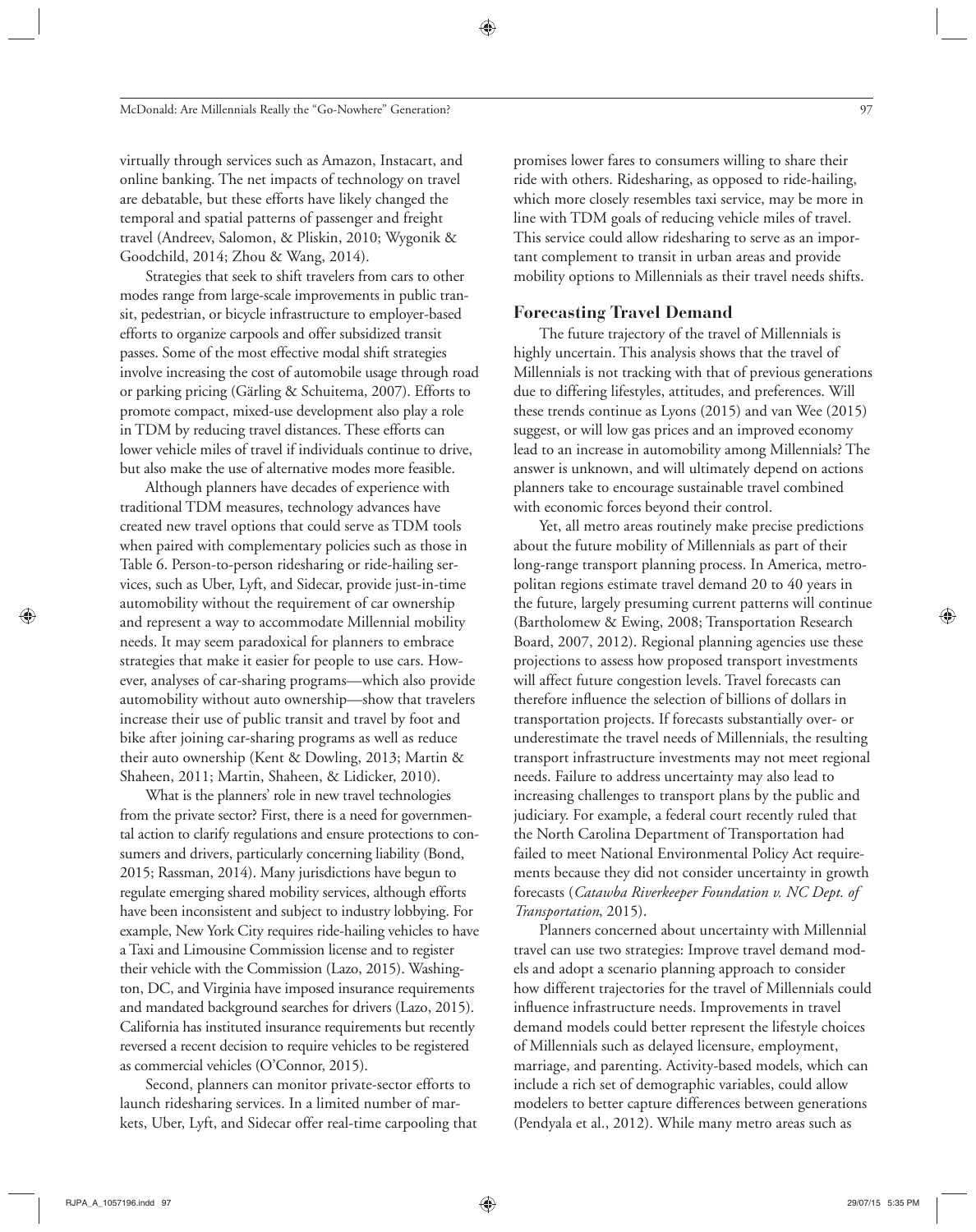New York use activity-based models, many continue to use trip-based approaches, which limit the modelers' ability to understand the travel impacts of demographic shifts.

Scenario planning allows planners to better understand the impact of Millennial preferences and changing economic conditions. For example, will Millennials choose to stay in central urban locations or move to suburban areas as they form households and have children? Will technology, such as improvements in online shopping and services, lead to increased or decreased trip making? How will travel behavior shift if gas prices are high (or low)? This approach to uncertainty is common in military and private-sector forecasting (Bartholomew, 2007; Chakraborty, Kaza, Knaap, & Deal, 2011) and is increasingly recognized as a crucial piece of transport and land use planning (Chakraborty et al., 2011; Chakraborty & McMillan, 2015; Zapata & Kaza, 2015).

## **Conclusion**

Millennials and younger members of Generation X exhibit lower levels of automobility than do previous generations. Decreased driving results from making fewer trips rather than increased usage of alternative modes or shorter travel distances. Taken together, these trends lend credence to the idea that Millennials are increasingly "going nowhere." Previous work asserts that declining automobility results from either lifestyle-related demographic shifts between Millennials and Gen X or differing attitudes to mobility and residential location among Millennials. This analysis shows that the decreases in mobility result from both factors along with a general dampening of travel demand in the late 2000s.

These trends have two implications for planners and policymakers. First, while the travel of Millennials is low now, it is likely to increase as Millennials age and pass through life milestones they have delayed. Government policies will help shape the form of that new mobility. Existing travel demand management strategies along with newer ride-hailing and ridesharing apps provide a complementary set of strategies to allow Millennials to meet their mobility needs without dramatic increases in automobility. Second, the rapid changes in travel over the past 20 years highlight uncertainty about the trajectory of Millennial travel. Long-range transport plans need to reflect this uncertainty by considering future scenarios where Millennials maintain their lower levels of automobility versus returning to the patterns of earlier generations. Failure to consider these radically different futures diminishes planners' ability to make transport infrastructure investments.

#### **Acknowledgment**

Allison Bullock greatly contributed to earlier versions of this article as a research assistant at UNC Chapel Hill.

#### **Notes**

**1.** Curry, Kim, and Pfeiffer (2014) have questioned the quality of the FHWA licensure data and shown differences in estimates of licensed young adults between FHWA estimates and New Jersey administrative data. However, data from large-scale public health surveys also show similar declines in licensure as the FHWA data (Shults & Williams, 2013).

**2.** Prior to 2001, the surveys were known as the National Personal Transportation Survey.

**3.** The NHTS asks, "Are you a driver?" and does not ask about specific licensure status.

#### **References**

**Andreev, P.,** Salomon, I., & Pliskin, N. (2010). Review: State of teleactivities. *Transportation Research Part C: Emerging Technologies, 18*(1), 3–20. doi:10.1016/j.trc.2009.04.017

**Banister, D.** (2008). The sustainable mobility paradigm. *Transport Policy, 15*(2), 73–80. doi:10.1016/j.tranpol.2007.10.005

Bartholomew, K. (2007). Land use-transportation scenario planning: Promise and reality. *Transportation, 34*(4), 397–412. doi:10.1007/ s11116-006-9108-2

**Bartholomew, K.,** & Ewing, R. (2008). Land use–transportation scenarios and future vehicle travel and land consumption: A meta-analysis. *Journal of the American Planning Association, 75*(1), 13–27. doi:10.1080/01944360802508726

**Blumenberg, E.,** Taylor, B. D., Smart, M., Ralph, K., Wander, M., & Brumbaugh, S. (2012). *What's youth got to do with it? Exploring the travel behavior of teens and young adults*. Berkeley: University of California Transportation Center. Retrieved from http://www.uctc.net/research/ papers/UCTC-FR-2012-14.pdf

**Bond, A. T.** (2015). An app for that: Local governments and the rise of the sharing economy. *Notre Dame Law Review, 90*(2), 77–96. Retrieved from http://ndlawreview.org/

**Buchholz, T.,** & Buchholz, V. (2012, March 10). The go-nowhere generation. *The New York Times.* Retrieved from http://www.nytimes. com/2012/03/11/opinion/sunday/the-go-nowhere-generation.html?\_r=2&

*Catawba Riverkeeper Foundation v. NC Dept. of Transportation.* (2015). No. 5:15 CV-00029-D (W.D.N.C. Mar. 13, 2015). Retrieved from https://www.southernenvironment.org/uploads/words\_docs/ 03-13-15\_Order\_-\_Granting\_Plaintiffs\_Motion\_for\_SJ\_-\_Dkt\_71.PDF **Chakraborty, A.,** Kaza, N., Knaap, G., & Deal, B. (2011). Robust plans and contingent plans: Scenario planning for an uncertain world. *Journal of the American Planning Association, 77*(3), 251–266. doi:10.10 80/01944363.2011.582394

**Chakraborty, A.,** & McMillan, A. (2015). Scenario planning for urban planners: Toward a practitioner's guide. *Journal of the American Planning Association, 81*(1), 1–12. doi:10.1080/01944363.2015.1038576

**Curry, A. E.,** Kim, K. H., & Pfeiffer, M. R. (2014). Inaccuracy of Federal Highway Administration's licensed driver data: Implications on young driver trends. *Journal of Adolescent Health, 55*(3), 452–454. doi:10.1016/j.jadohealth.2014.05.011

**Delbosc, A.,** & Currie, G. (2013). Causes of youth licensing decline: A synthesis of evidence. *Transport Reviews, 33*(3), 271–290. doi:10.1080/0 1441647.2013.801929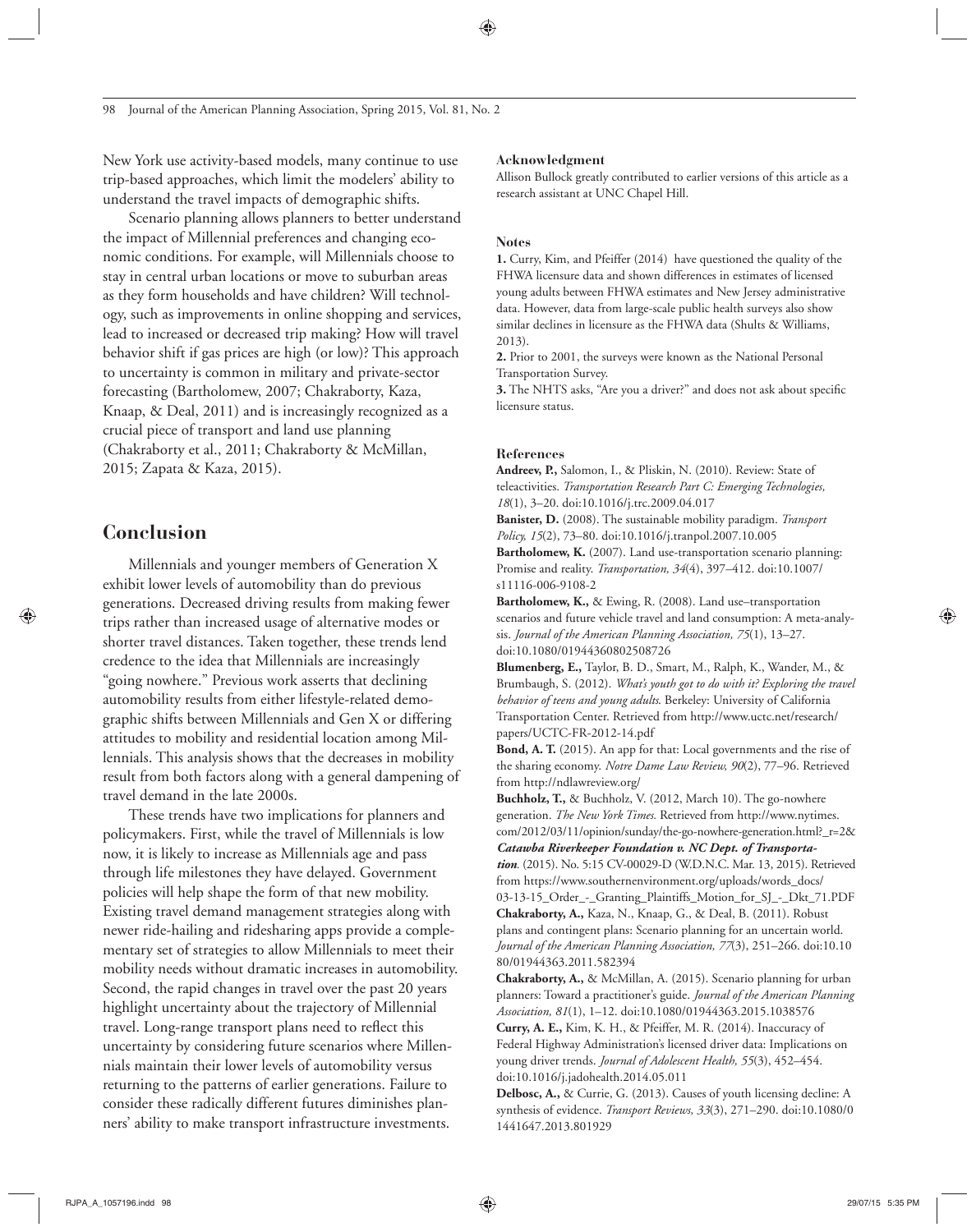**Federal Highway Administration.** (1994). *Highway statistics 1994. Distribution of licensed drivers by sex and percentage in each age group and relation to population.* Washington, DC: US Department of Transportation. Retrieved from http://www.fhwa.dot.gov/policyinformation/ statistics/1994/dl20.pdf

**Federal Highway Administration.** (2011). *2009 national household travel survey user's guide*. Washington, DC: U.S. Department of Transportation. Retrieved from http://nhts.ornl.gov/2009/pub/Users-GuideV2.pdf

**Federal Highway Administration.** (2015). *Highway statistics 2013. Table DL-20: Distribution of licensed drivers by sex and percentage in each age group and relation to population.* Washington, DC: US Department of Transportation. Retrieved from http://www.fhwa.dot.gov/policyinformation/statistics/2013/dl20.cfm

**Florida, R.** (2010, June 3). The great car reset. *The Atlantic.* Retrieved from http://www.theatlantic.com/national/archive/2010/06/the-greatcar-reset/57606/

**Frändberg, L.,** & Vilhelmson, B. (2014). Spatial, generational and gendered trends and trend-breaks in mobility. In Gärling, T., Ettema, D., & Friman, M. (Eds.), *Handbook of sustainable travel* (pp. 15–32). Dordrecht, The Netherlands: Springer.

**Furstenberg, F. F., Jr.** (2010). On a new schedule: Transitions to adulthood and family change. *The Future of Children, 20*(1), 67–87. doi:10.1353/foc.0.0038

**Gärling, T.,** & Schuitema, G. (2007). Travel demand management targeting reduced private car use: Effectiveness, public acceptability and political feasibility. *Journal of Social Issues, 63*(1), 139–153. doi:10.1111/ j.1540-4560.2007.00500.x

**Goodwin, P.,** & Van Dender, K. (2013). "Peak car"—Themes and issues. *Transport Reviews, 33*(3), 243–254. doi:10.1080/01441647.2013. 804133

**Hopkins, D.,** & Stephenson, J. (2014). Generation Y mobilities through the lens of energy cultures: A preliminary exploration of mobility cultures. *Journal of Transport Geography, 38*, 88–91. doi:10.1016/j.jtrangeo.2014.05.013

**Kalita, S. M.,** & Whelan, R. (2011, January 13). No McMansions for Millennials. *The Wall Street Journal.* Retrieved from http://blogs.wsj. com/developments/2011/01/13/no-mcmansions-for-Millennials/

**Kent, J. L.,** & Dowling, R. (2013). Puncturing automobility? Carsharing practices. *Journal of Transport Geography, 32*, 86–92. doi:10.1016/j. jtrangeo.2013.08.014

**Kuhnimhof, T.,** Armoogum, J., Buehler, R., Dargay, J., Denstadli, J. M., & Yamamoto, T. (2012). Men shape a downward trend in car use among young adults—Evidence from six industrialized countries. *Transport Reviews, 32*(6), 761–779. doi:10.1080/01441647.2012.736426

Lazo, L. (2015, February 21). New regulations for Uber and Lyft open the door for expansion. *Washington Post.* Retrieved from http://www. washingtonpost.com/local/trafficandcommuting/new-regulations-foruber-and-lyft-open-the-door-for-expansion/2015/02/21/8445149ab83e-11e4-a200-c008a01a6692\_story.html

**Lyons, G.** (2015). Transport's digital age transition. *Journal of Transportation and Land Use, 8*(2), 1–19. doi:10.5198/jtlu.2014.751

**Martin, E.,** & Shaheen, S. (2011). The impact of carsharing on public transit and non-motorized travel: An exploration of North American carsharing survey data. *Energies, 4*(11), 2094–2114. doi:10.3390/ en4112094

**Martin, E.,** Shaheen, S. A., & Lidicker, J. (2010). Impact of carsharing on household vehicle holdings. *Transportation Research Record: Journal of the Transportation Research Board, 2143*(1), 150–158. doi:10.3141/2143-19

**Master, S. V.,** Foss, R. D., & Marshall, S. W. (2011). Graduate driver licensing and fatal crashes involving 16- to 19-year-old drivers. *JAMA: Journal of the American Medical Association, 306*(10), 1098–1103. doi:10.1001/jama.2011.1277

**McCartt, A. T.,** Teoh, E. R., Fields, M., Braitman, K. A., & Hellinga, L. A. (2010). Graduated licensing laws and fatal crashes of teenage drivers: A national study. Traffic Injury Prevention, 11(3), 240–248. doi:10.1080/15389580903578854

**Metz, D.** (2013). Peak car and beyond: The fourth era of travel. *Transport Reviews, 33*(3), 255–270. doi:10.1080/01441647.2013.800615 **Millard-Ball, A.,** & Schipper, L. (2011). Are we reaching peak travel? Trends in passenger transport in eight industrialized countries. *Transport Reviews, 31*(3), 357–378. doi:10.1080/01441647.2010.518291

**Ministry of Infrastructure and the Environment.** (2014). *Not car-less, but car-later*. The Hague, The Netherlands: Ministry of Infrastructure and the Environment. Retrieved from http://www.kimnet.nl/sites/ kimnet.nl/files/not-carless-but-car-later.pdf

**O'Connor, L.** (2015, January 26). Uber, Lyft, and Sidecar win latest regulation battle against California. Huffington Post. Retrieved from http://www.huffingtonpost.com/2015/01/23/california-rideshare-commercial-plates\_n\_6535332.html

Pendall, R. (2012, September 11). The next big question facing cities: Will Millennials stay? *The Atlantic Cities.* Retrieved from http://www. citylab.com/work/2012/09/next-big-question-facing-cities-will-Millennials-stay/3229/

**Pendyala, R.,** Bhat, C., Goulias, K., Paleti, R., Konduri, K., Sidharthan, R., … Christian, K. (2012). Application of socioeconomic model system for activity-based modeling. *Transportation Research Record: Journal of the Transportation Research Board 2303*, 71–80. doi:10.3141/2303-08

Pew Research Center. (2014). *Comparing Millennials to other generations.* Retrieved from http://www.pewsocialtrends.org/2015/03/19/ comparing-Millennials-to-other-generations/

**Polzin, S. E.,** Chu, X., & Godfrey, J. (2014). The impact of Millennials' travel behavior on future personal vehicle travel. *Energy Strategy Reviews, 5*, 59–65. doi:10.1016/j.esr.2014.10.003

Rassman, C. L. (2014). Regulating rideshare without stifling innovation: Examining the drivers, the insurance gap, and why Pennsylvania should get on board. *Pittsburgh Journal of Technology Law and Policy, 15*, 81–100. doi:10.5195/tlp.2014.158

**Sammer, G.,** & Saleh, W. (2012). *Travel demand management and road user pricing: Success, failure and feasibility.* Farnham, UK: Ashgate.

**Shults, R. A.,** & Williams, A. F. (2013). Trends in driver licensing status and driving among high school seniors in the United States, 1996– 2010. *Journal of Safety Research, 46*, 167–170. doi:10.1016/j. jsr.2013.04.003

**Sivak, M.,** & Schoettle, B. (2011). Recent changes in the age composition of US drivers: Implications for the extent, safety, and environmental consequences of personal transportation. Traffic Injury Prevention, *12*(6), 588–592. doi:10.1080/15389588.2011.605817

**Sivak, M.,** & Schoettle, B. (2012). Recent changes in the age composition of drivers in 15 countries. *Traffic Injury Prevention*, 13(2), 126–132. doi:10.1080/15389588.2011.638016

**Tefft, B. C.,** Williams, A. F., & Grabowski, J. G. (2014). Driver licensing and reasons for delaying licensure among young adults ages 18–20, United States, 2012. *Injury Epidemiology, 1*(1), 4–4. doi:10.1186/2197-1714-1-4

**Thaler, R. H.,** & Sunstein, C. R. (2008). *Nudge: Improving decisions about health, wealth, and happiness*. New Haven, CT: Yale University Press.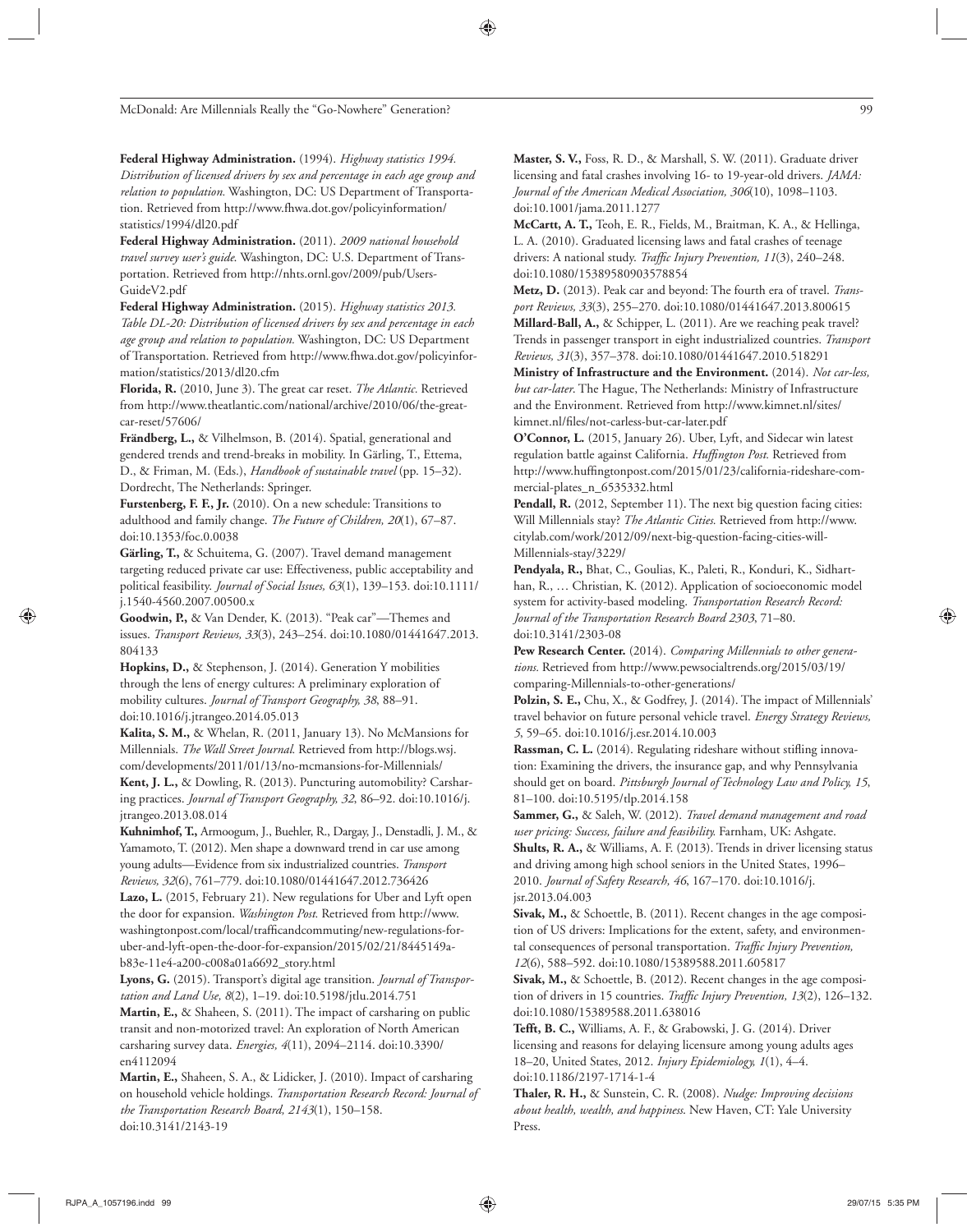**Thompson, D.,** & Weissmann, J. (2012, September). The cheapest generation. *The Atlantic.* Retrieved from http://www.theatlantic.com/ magazine/archive/2012/09/the-cheapest-generation/309060/

**Toppo, G.,** & Overberg, P. (2013, May 23). 2010–12: Ups and downs. *USA Today.* Retrieved from http://www.usatoday.com/story/ news/2013/05/23/census-cities-populations-gains-losses/2353215/

**Transportation Research Board.** (2007). *Metropolitan travel forecasting: Current practice and future direction*. Washington, DC: National Academy of Sciences.

**Transportation Research Board.** (2012). *Travel demand forecasting: Parameters and techniques*. Washington, DC: National Academy of Sciences. Retrieved from http://onlinepubs.trb.org/onlinepubs/nchrp/ nchrp\_rpt\_716.pdf

van Wee, B. (2015). Peak car: The first signs of a shift towards ICTbased activities replacing travel? A discussion paper. *Transport Policy 42*, 1–3. doi:10.1016/j.tranpol.2015.04.002

**Williams, A. F.** (2011). Teenagers' licensing decisions and their views of licensing policies: A national survey. Traffic Injury Prevention, 12(4), 312–319. doi:10.1080/15389588.2011.572100

**Williams, A. F.,** McCartt, A. T., Sims, L. B. (2015). *History and current status of state graduated driver licensing (GDL) laws in the United States.* Arlington, VA: Insurance Institute for Highway Safety. Retrieved from http://www.iihs.org/frontend/iihs/documents/masterfiledocs. ashx?id=2091

**Wygonik, E.,** & Goodchild, A. (2014). Comparison of vehicle miles traveled and pollution from three goods movement strategies. In C. Macharis, S. Melo, J. Woxenius, & T. Van Lier (Eds.), *Sustainable logistics* (pp. 63–82). Bingley, UK: Emerald Group.

**Zapata, M. A.,** & Kaza, N. (2015). Radical uncertainty: Scenario planning for futures. *Environment and Planning B.* Advance online publication. doi:10.1068/b39059

**Zhou, Y.,** & Wang, X. (2014). Explore the relationship between online shopping and shopping trips: An analysis with the 2009 NHTS data. *Transportation Research Part A: Policy and Practice, 70*, 1–9. doi:10.1016/j.tra.2014.09.014

## **Technical Appendix**

This appendix provides detailed descriptions of the data and analytic approaches.

#### **Data**

The U.S. Department of Transportation's National Household Travel Survey (NHTS) provides nationally representative estimates of travel behavior. This cross-sectional survey occurs every six to eight years and asks members of selected households to report all trips on a designated survey day. This analysis compares travel behavior across the 1995, 2001, and 2009 surveys. These surveys are chosen because the changes in the sampling methodology are relatively minor. Between the 1990 and 1995 surveys, the survey switched to a travel diary format (Federal Highway Administration, 2011). This change increased reporting of trips (previous surveys were thought to severely undercount trips), but also required a two-stage data

collection process that may have depressed response rates. This makes it difficult to compare travel behavior between the 1990 and later surveys.

Survey response rates for the NHTS have declined over time. The 1995 response rate is 34.3% (Federal Highway Administration, 1997); the 2001 response rate is 34.1% (Federal Highway Administration, 2004); and for 2009, it is 19.8% (Federal Highway Administration, 2011). The survey weights adjust for nonresponse, but it is a concern that response rates have dropped over time. Another issue is that the NHTS from 1995 to 2009 used a list-assisted, random-digit-dialing telephone number sample. This approach does not adequately account for cellphone-only households (while a cellphone-only sample was collected for internal research purposes, it was not made available upon request). Younger adults are much more likely to have cellphones only, and there may be differences in travel behavior between those with and without landlines.

**Sample Size.** As noted in the main study, individuals are excluded from the analysis if they were out of town on the travel day or if they did not provide complete information about their trips. Table A-1 details the exclusion criteria and resulting sample size. The sample size for regression models is smaller because individuals can only be included in the models if there is non-missing data available for all variables included in the analysis.

**Variables.** The NHTS data includes standard demographic variables such as age, race, sex, and education. I constructed two variables that the literature suggests influence travel behavior: indicators of household formation and parenthood. Individuals are defined as having formed their own household if they do not live with parents or older

#### Table A-1. Sample size.

|                                         | 1995         | 2001   | 2009   |
|-----------------------------------------|--------------|--------|--------|
| Initial sample, 19- to 42-year-olds     | 35,124       | 45,382 | 54,276 |
| Missing mode                            | 2,315        | 282    | 399    |
| Missing trip purpose                    | 96           | 479    | 2070   |
| Missing trip length                     | 1,371        | 1,476  | 2.212  |
| Missing licensure                       | $\mathbf{0}$ | 6      | 22     |
| Traveling out of country or town        | 104          | 1.499  | 1,490  |
| Auto miles >99th percentile             | 493          | 685    | 779    |
| Final sample for descriptive statistics | 31,490       | 41,902 | 48,705 |
| Final sample for regression models      | 26,193       | 39,405 | 46,442 |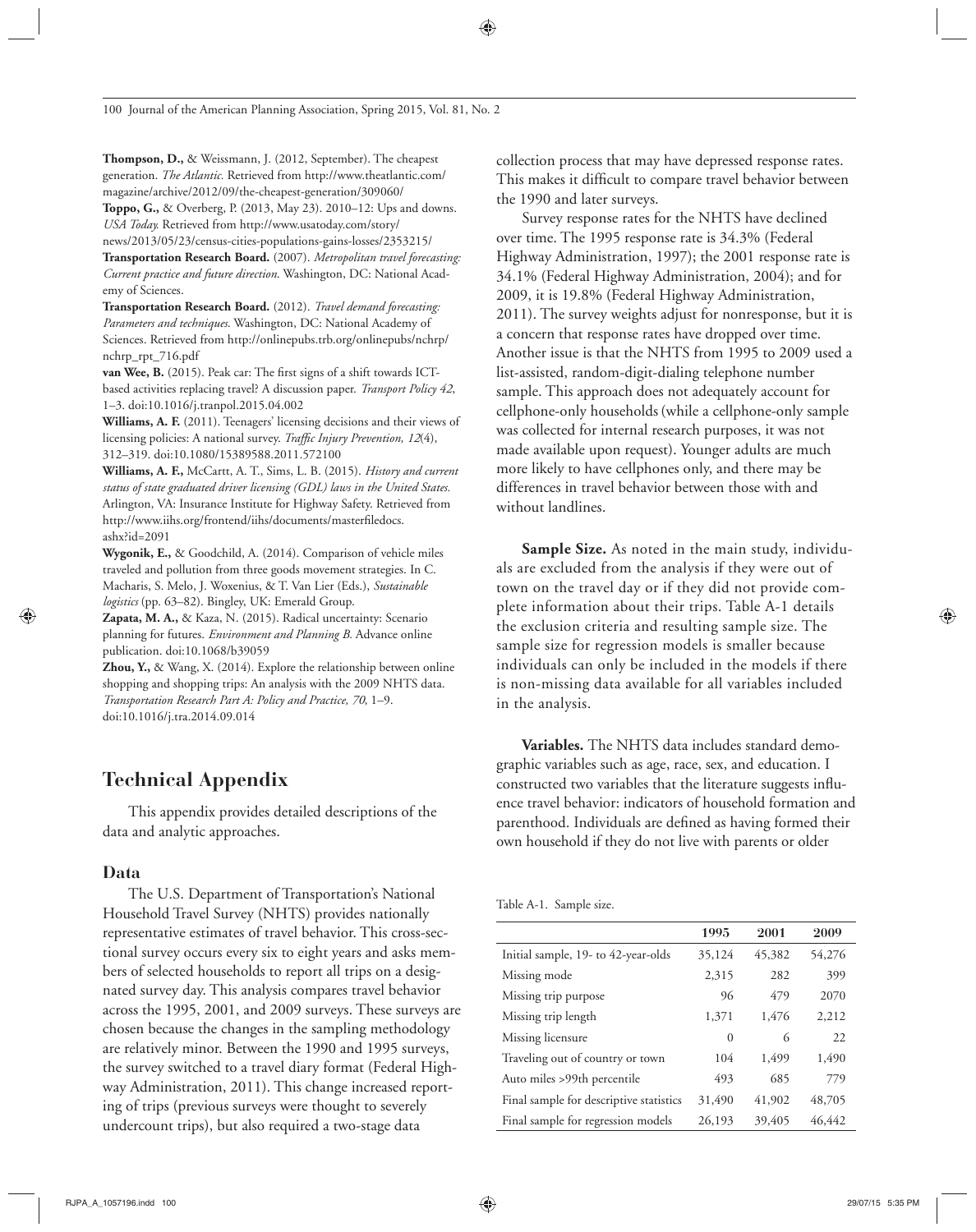relatives such as grandparents. In most studies, indicators of parenthood are generally simple constructions of whether there is a child under the age of 18 in the household. However, the phenomenon of "boomerang" young adults returning to their parents' homes means that many 20-somethings move back to homes where they have siblings under the age of 18. The travel behavior impacts of a sibling versus one's own child are likely significant. Therefore, the analysis includes an indicator of whether the respondent had their own child under the age of 18 in the household.

#### **Methods**

The models test for three sources of variation in daily automobile travel: sociodemographic shifts reflecting lifestyle changes across generations, changes in travel experienced by all age groups, and changes in travel experienced only by younger generations. The influence of changing sociodemographics are tested through the inclusion of individual and household characteristics such as age, sex, race, employment, licensure, vehicle ownership, and household location. Changes in travel behavior over time that affected all age groups equally are accounted for through indicator variables for the survey year. Such universal changes in automobility could be the result of exogenous shifts that affected all Americans, such as the costs of driving between 1995 and 2009, or societal shifts, such as the advent of the Internet. The models test whether Millennials and younger Gen Xers experienced a larger change in travel than did other age groups by including an interaction between survey year and age group. The interaction terms allow us to test whether younger generations—specifi cally Millennials and younger Gen Xers—experienced differential decreases in auto use. The causes of this change could be differing attitudes or a sharper change in travel needs from the rise of the Internet.

I modeled daily automobile mileage using linear regression models and the number of daily auto trips using a zero-inflated negative binomial model. The negative binomial approach models the probability of making no trips as a function of being licensed and having vehicles in the households. Models are not weighted: In cases where factors used in the development of weights are directly included in the models, it is preferable to report coefficients estimated on unweighted data (Winship & Radbill, 1994). As a check, models with and without survey weights were estimated and similar results were found. Model *R*<sup>2</sup> values are generally low, but omnibus tests show that the included variables explain significant variation in measures of automobility and are therefore useful in exploring the factors affecting auto travel.

#### **Model Results**

The regression models reveal strong linkages between demographic characteristics and automobility and confirm that all individuals experienced a decrease in auto travel in 2009 as expected from the descriptive statistics (Table A-2). Examination of the interaction effects between age and survey year show that Millennials and younger Gen Xers traveled less in 2009 than would have been expected given their demographic patterns and the overall decrease in automobility. Specifically, the models show that Millennials aged 19 to 24 in 2009 traveled 3.7 fewer miles and made fewer auto trips. Similarly, Millennials aged 25 to 30 in 2009 traveled 2.6 fewer miles in private vehicles. Younger members of Generation X traveled 2.0 fewer miles than older members. These declines (and their statistical significance) show that decreases in Millennial travel cannot be fully explained by the structural changes in their economic and demographic characteristics or by the general effects of the economic downturn and rising transport costs experienced by all Americans in 2009.

**Assessing Relative Causes of Decline in Automobility.** Using repeated cross-sections to assess change over time presents difficulties in disentangling period and cohort effects. I address this issue by using the models to quantify the impact of three factors on automobility: changing lifestyles, changes affecting all age groups, and changes affecting only younger generations. To do this, daily automobile mileage was predicted using the regression model from Table A-2. For 2009, predicted values are estimated under three conditions; for 1995, a baseline estimate of auto mileage is presented to calculate changes between 1995 and 2009 (Table A-3):

- **Lifestyle-Related Demographic Shifts Only, 2009**: Predictions of what average mileage would have been if the only changes between 1995 and 2009 were lifestyle-related demographic shifts. Mileage is estimated by setting coefficients on survey year and the age–year interaction to zero and predicting auto use for all 2009 respondents. Survey weights are used in calculation of the average predicted auto mileages.
- **Sociodemographic Shifts + Changes Over Time Affecting All Age Groups, 2009**: The models reveal that all age groups traveled less in 2009. Predictions of auto mileage with only sociodemographic shifts and generic time changes are estimated by setting coefficients on the age–year interaction to zero. Survey weights are used in calculation of the predicted auto mileages.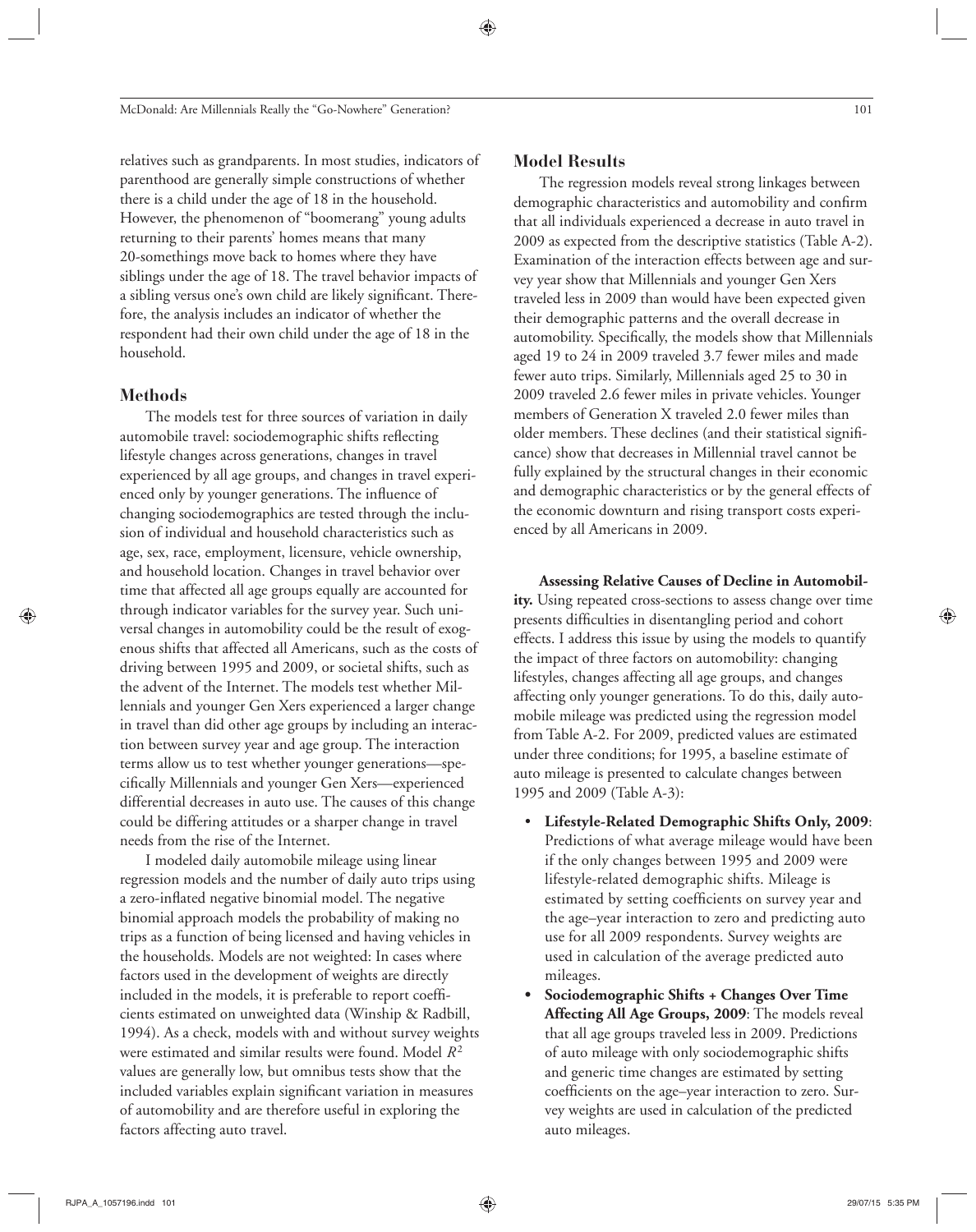| Table A-2. Regression models for auto mileage and auto trips. |  |
|---------------------------------------------------------------|--|
|                                                               |  |
|                                                               |  |

|                                       | Daily automobile mileage |           | Daily auto trips |          |                                 |            |
|---------------------------------------|--------------------------|-----------|------------------|----------|---------------------------------|------------|
|                                       | Coeff                    | Std error | p value          | Coeff    | Std error                       | $p$ value  |
| Age, years                            |                          |           |                  |          |                                 |            |
| $19 - 24$                             | 3.317                    | 0.844     | < 0.001          | $-0.011$ | 0.012                           | 0.388      |
| $25 - 30$                             | 2.579                    | 0.740     | < 0.001          | $-0.054$ | 0.010                           | < 0.001    |
| $31 - 36$                             | 0.993                    | 0.672     | 0.140            | $-0.035$ | 0.009                           | < 0.001    |
| $37 - 42$                             | [ref]                    |           |                  | [ref]    |                                 |            |
| Survey year                           |                          |           |                  |          |                                 |            |
| 1995                                  | [ref]                    |           |                  | [ref]    |                                 |            |
| 2001                                  | 0.337                    | 0.636     | 0.596            | $-0.072$ | 0.009                           | < 0.001    |
| 2009                                  | $-3.198$                 | 0.606     | < 0.001          | $-0.175$ | 0.009                           | < 0.001    |
| Age $\times$ year                     |                          |           |                  |          |                                 |            |
| $19 - 24 \times 2001$                 | $-1.282$                 | 1.030     | 0.213            | $-0.061$ | 0.015                           | < 0.001    |
| $19 - 24 \times 2009$                 | $-3.718$                 | 0.979     | < 0.001          | $-0.074$ | 0.015                           | < 0.001    |
| $25 - 30 \times 2001$                 | $-1.658$                 | 0.937     | $0.077\,$        | $-0.031$ | 0.013                           | 0.021      |
| $25 - 30 \times 2009$                 | $-2.607$                 | 0.903     | 0.004            | $-0.024$ | 0.013                           | 0.078      |
| $31 - 36 \times 2001$                 | $-1.400$                 | 0.862     | 0.104            | $-0.019$ | 0.012                           | 0.124      |
| $31 - 36 \times 2009$                 | $-1.954$                 | 0.820     | 0.017            | $-0.011$ | 0.012                           | 0.371      |
| Male                                  | $-2.177$                 | 0.937     | 0.020            | $-0.015$ | 0.028                           | 0.600      |
| Race/ethnicity                        |                          |           |                  |          |                                 |            |
| Non-Hispanic White                    | [ref]                    |           |                  | [ref]    |                                 |            |
| Non-Hispanic Black                    | 0.292                    | 0.538     | 0.587            | 0.006    | 0.009                           | 0.530      |
| Non-Hispanic Asian                    | $-2.818$                 | 0.573     | < 0.001          | $-0.075$ | 0.011                           | < 0.001    |
| Hispanic                              | 0.497                    | 0.453     | 0.272            | $-0.007$ | 0.007                           | 0.358      |
| Multiracial                           | $-0.067$                 | 0.731     | 0.926            | $-0.017$ | 0.012                           | 0.154      |
| Employment status                     |                          |           |                  |          |                                 |            |
| Not in paid labor force               | [ref]                    |           |                  | [ref]    |                                 |            |
| Part time                             | 3.433                    | 0.404     | < 0.001          | 0.050    | 0.007                           | < 0.001    |
| Full time                             | 5.941                    | 0.315     | < 0.001          | $-0.027$ | 0.005                           | < 0.001    |
| Driver                                | 14.137                   | 0.638     | < 0.001          | 0.359    | 0.019                           | < 0.001    |
| Driver × male                         | 3.250                    | 0.960     | 0.001            | $-0.032$ | 0.028                           | 0.256      |
| Urban area                            | $-7.994$                 | 0.311     | < 0.001          | 0.067    | 0.005                           | < 0.001    |
| Population density (10,000 people per | $-4.653$                 | 0.202     | < 0.001          | $-0.034$ | 0.005                           | ${<}0.001$ |
| square mile)                          |                          |           |                  |          |                                 |            |
| Population density squared            | 0.191                    | 0.013     | < 0.001          | $-0.002$ | 0.000                           | ${<}0.001$ |
| Vehicles per drivers in household     | 5.167                    | 0.313     | < 0.001          | 0.017    | 0.005                           | < 0.001    |
| Presence of own children              | $-0.881$                 | 0.365     | 0.016            | 0.163    | 0.006                           | < 0.001    |
| Presence of own children × male       | 4.785                    | 0.520     | < 0.001          | $-0.074$ | 0.008                           | < 0.001    |
| Formed household                      | 1.103                    | 0.370     | 0.003            | 0.022    | 0.006                           | < 0.001    |
| Household income (2009\$, 1,000s)     | 0.080                    | 0.004     | < 0.001          | 0.001    | 0.00006                         | ${<}0.001$ |
| Weekend                               | 0.676                    | 0.299     | 0.024            | $-0.062$ | 0.004                           | ${<}0.001$ |
| Constant                              | 7.368                    | 2.983     | 0.014            | 1.212    | 0.056                           | < 0.001    |
|                                       |                          |           |                  |          | Inflation Model (Prob $Y = 0$ ) |            |
| Vehicles per driver                   |                          |           |                  | $-1.531$ | 0.046                           | < 0.001    |
| Driver                                |                          |           |                  | $-2.071$ | 0.038                           | < 0.001    |
| Constant                              |                          |           |                  | 1.226    | 0.053                           | < 0.001    |
| Ln (Alpha)                            |                          |           |                  | $-2.272$ | 0.016                           | ${<}0.001$ |
| N                                     |                          | 112,040   |                  |          | 112,040                         |            |
| Adjusted $R^2$                        |                          | 0.06      |                  |          |                                 |            |
| $Pr$ (all coefficients = 0)           |                          | < 0.001   |                  |          | < 0.001                         |            |

Notes: Models also adjusted for state of residence. These coefficients are available upon request from the author. [ref] = reference category.